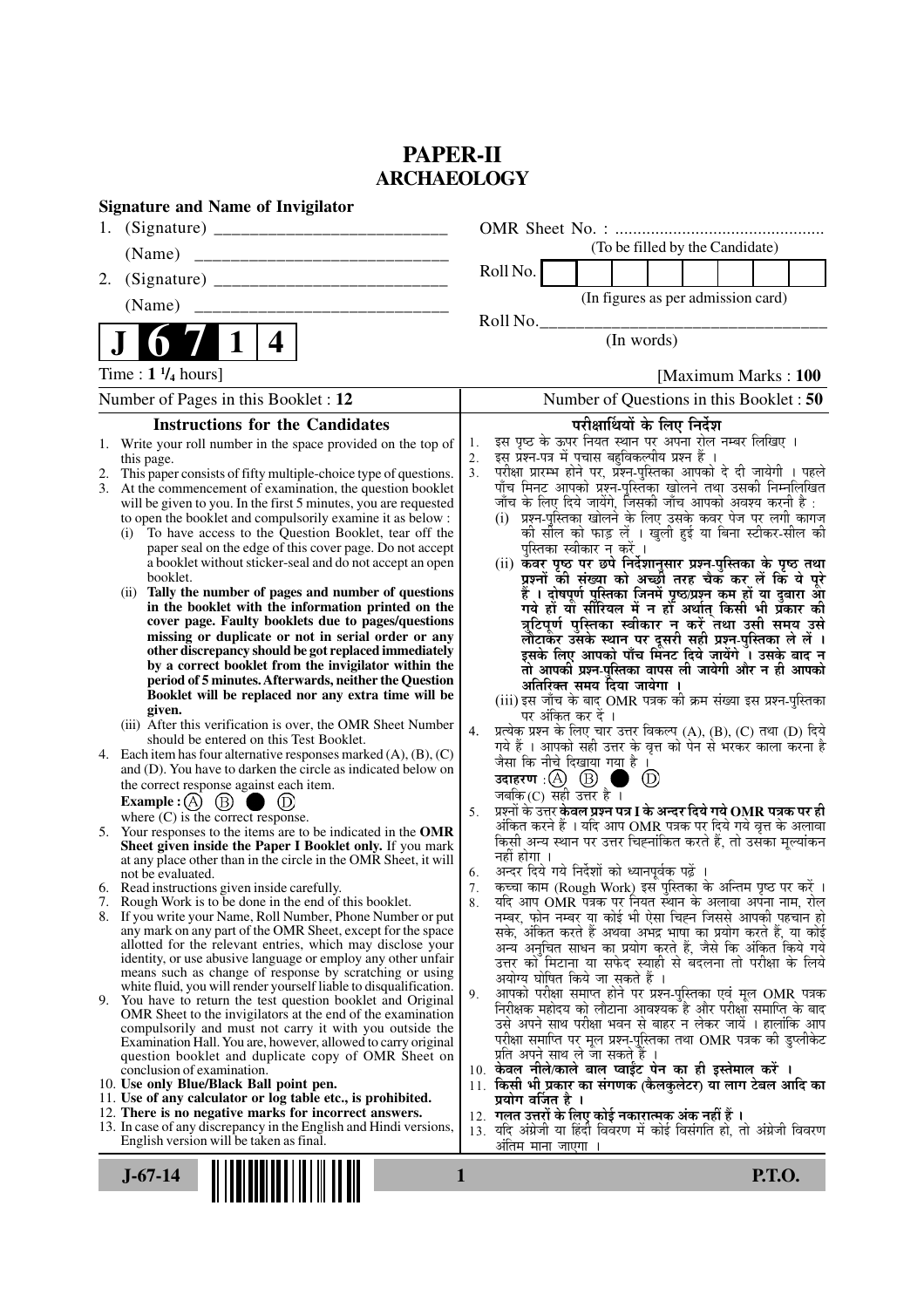### **ARCHAEOLOGY**

#### **Paper – II**

- **Note :** This paper contains **fifty (50)** objective type questions of **two (2)** marks each. **All** questions are compulsory.
- **1.** The first notice of fossiliferous deposits in the Billa Surgam Caves was made by<br> $(A)$  T. Oldham
	- (B) T.J. Newbolk<br>(D) W. King
	- $(C)$  W. Theobald
- **2.** The first Neoliths in South India was found by
	- (A) T. Oldham (B) R.B. Foote<br>(C) W. Theobald (D) Le Mesuir
	- $(C)$  W. Theobald
- **3.** R.B. Foote found an Acheulian hand axe at Pallavaram in
	- (A) Silt deposit
	- (B) gravel pit
	- (C) Loess formation
	- (D) Sandy deposit
- **4.** Burial complex of the South Indian Iron Age is concerned with
	- (A) Palaeolithic culture
	- (B) Mesolithic culture
	- (C) Chalcolithic culture
	- (D) Megalithic culture
- **5.** The first archaeological exploration of Sarayupar plain (Uttar Pradesh) was initiated by
	- (A) Christian Thomson
	- (B) A.C.L. Carlleyle
	- (C) K.A.N. Shastri
	- (D) H.D. Sankalia
- **6.** A wall made of burnt bricks resting on a foundation of stone rubber has been found at (A) Ahar
	- (B) Malwa
	- (C) Chirand (D) Gilund
- **7.** The typical Ahar Pottery is
	- (A) Black-and-Red ware
	- (B) Painted Grey Ware
	- (C) Ochre Coloured Pottery
	- (D) Rouletted Ware
- **8.** Vertical recording of an excavated trench is known as
	- (A) Section Drawing
	- (B) Drawing of plan
	- (C) Contextual recording of artefacts on plan
	- (D) Mapping geomorphological features

**Paper-II** J-67-14

- **9.** Which among the following sites has sculptural evidence regarding the first representation of the Buddha in anthropomorphic shape ?<br>
(A) Bharhuta (B) Sanchi
	- (A) Bharhuta (B) Sanchi<br>(C) Gandhara (D) Kurkihar  $(C)$  Gandhara
- **10.** The Rathas of Mahabalipuram also known as Mamallapuram were built during times of
	- (A) Narasimha Varman
	- (B) Mahendravarman
	- (C) Dantivarman
	- (D) Nandivarman III
- **11.** "Panchame Cha Dani Vase Nandaraja ti vasa sata oghatitam tansuliya vata panadim nagaram paves yati" is mentioned in which of the following inscriptions ?
	- (A) Nanaghat Cave Inscription of Naganika
	- (B) Nasik Cave Inscription of Gautamiputra Satkarni
	- (C) Hathigumpha Cave Inscription
	- (D) Besnagar Garuda Pillar Inscription
- **12.** 'Boustrophedon' style of writing means :
	- (A) Writing in one direction in one line
	- (B) Writing in the opposite direction
	- (C) Writing in one direction in one line but in the opposite direction in next
	- (D) Writing from left to right
- **13.** The presence of an inscription of nine letters was found from which Harappan Site ?
	- (A) Dholavira (B) Lothal<br>(C) Kalibangan (D) Rangpur
	- $(C)$  Kalibangan
- **14.** The middle Palaeolithic tradition is marked by two major changes :<br>i. more use of cryptocrystallin
	- more use of cryptocrystallin silica form of rocks for making tools.<br>ii. Started to make groun
	- to make grounded polished tools.
	- iii. Manufacture of shaped tools on flakes.
	- iv. More use of microliths
	- **Codes :**
	- (A) i and ii (B) i and iii (C) ii and iv (D) iii and i  $(D)$  iii and iv
		-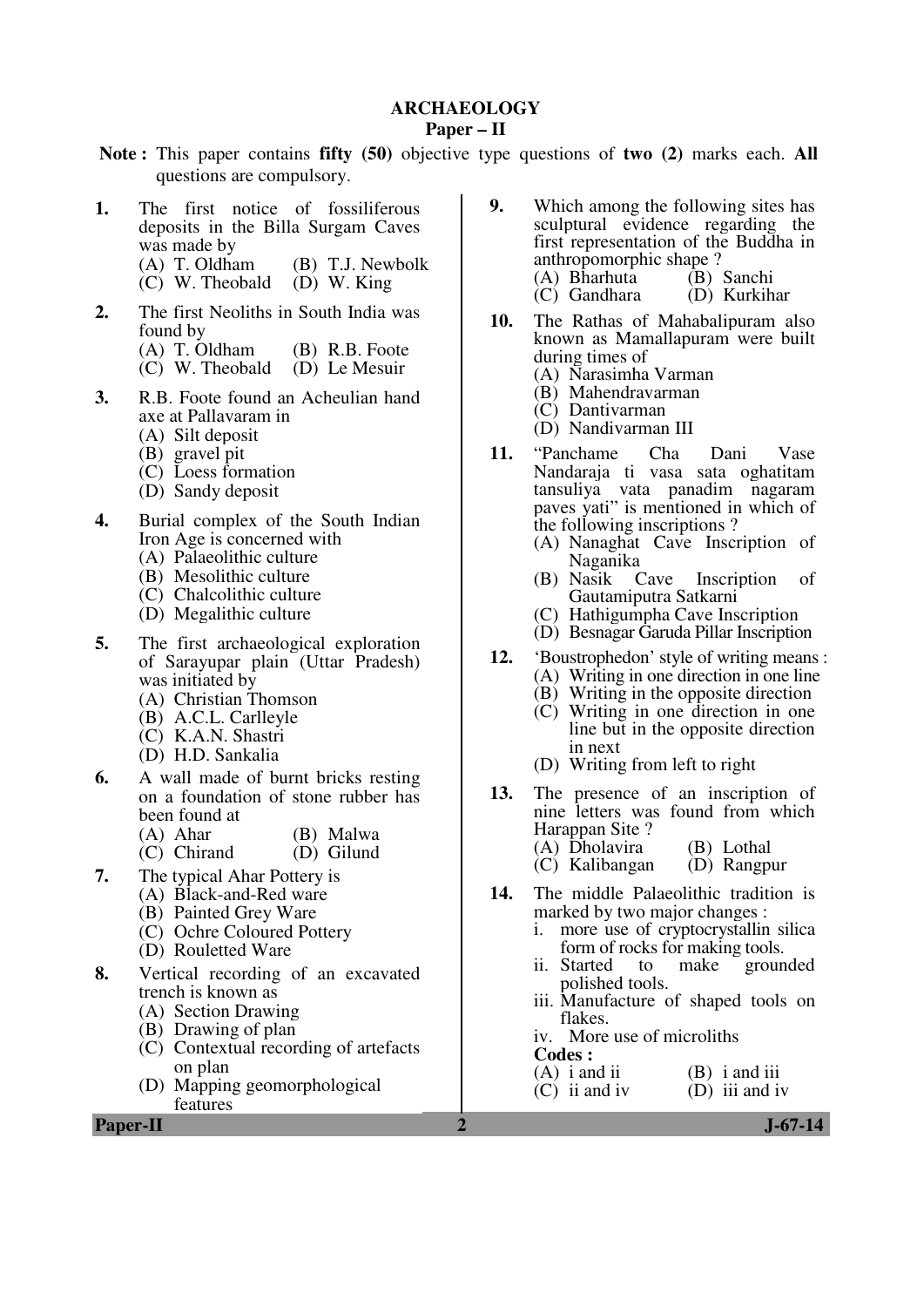# पुरातत्त्व

## <u>प्रश्नपत्र – II</u>

|          | नोट :     इस प्रश्नपत्र में पचास (50) बहु-विकल्पीय प्रश्न हैं । प्रत्येक प्रश्न के दो (2) अंक हैं । सभी प्रश्नों के उत्तर दें ।                                                                                                                                                                   |            |                                                                                                                                                                                                                                                                                 |
|----------|---------------------------------------------------------------------------------------------------------------------------------------------------------------------------------------------------------------------------------------------------------------------------------------------------|------------|---------------------------------------------------------------------------------------------------------------------------------------------------------------------------------------------------------------------------------------------------------------------------------|
| 1.       | विल्ला सुरगाम गुफ़ा में प्रथम जीवाश्मयुक्त<br>जमाव का संज्ञान किया गया<br>(A) टी. ओल्ड्हम द्वारा<br>(B) टी.जे. न्यूबोल्क द्वारा<br>(C) डब्ल्यू. थियोबाल्ड द्वारा<br>(D) डब्ल्यू. किंग द्वारा                                                                                                      | 9.         | निम्नलिखित में से किस स्थल से बुद्ध की<br>मानवरूपी मूर्ति का प्रमाण मिला है ?<br>(B)<br>सॉची<br>(A) भरहुत<br>(D) कुर्किहार<br>गांधार<br>(C)                                                                                                                                     |
| 2.       | दक्षिण भारत में प्रथम नवपाषाण प्राप्त किया गया<br>(A) टी. ओल्डहम द्वारा<br>(B) आर.बी. फूट द्वारा<br>(C) डब्ल्यू. थियोबाल्ड द्वारा<br>(D) ला मेसूरियाँ द्वारा                                                                                                                                      | 10.        | महाबलिपुरम के रथ जो ममल्लपुरम के नाम से<br>भी जाना जाता है, किसके काल में बना ?<br>(A) नरसिंहवर्मन<br>(B) महेन्द्रवर्मन<br>(D) नन्दिवर्मन III<br>(C) दन्तिवर्मन                                                                                                                 |
| 3.<br>4. | आर.बी. फूट ने पल्लवरम के जमाव से<br>अशूलियन हस्त कुठार प्राप्त किया<br>(A) सिल्ट जमाव में<br>(B) ग्रैवल गर्त में<br>(C) लोयस जमाव में<br>(D) बालू के जमाव में<br>दक्षिण भारत के लौह युग में शवाधान संकुल<br>सम्बन्धित है                                                                          | 11.        | ''पंचमे च दानी बसे नन्द राज ति वस सत ओघटितम<br>तानसूलिय वात पनादिम नगरम् पवेशयति''<br>निर्मालेखित में से किस अभिलेख में अंकित है ?<br>(A) नागनिका का नानाघाट गुहालेख<br>गौतमीपुत्र सातकर्णी नासिक गुहालेख<br>(B)<br>(C) हाथीगुम्फा गुहालेख<br>बेसनगर गरूड़ स्तम्भलेख<br>(D)     |
| 5.       | (A) पुरापाषाण संस्कृति से<br>(B) मध्यपाषाण संस्कृति से<br>(C) ताम्रपाषाणिक संस्कृति से<br>(D) महापाषाणिक संस्कृति से<br>सरयूपार मैदान (उत्तर प्रदेश) का<br>प्रथम<br>पुरातात्त्विक सर्वेक्षण किया गया<br>(A) क्रिसचियन थॉमसन द्वारा<br>(B) ए.सी.एल. कारलाइल द्वारा<br>(C) के.ए.एन. शास्त्री द्वारा | 12.<br>13. | लेखन की 'बॉस्ट्रोफेडॉन' शैली का अर्थ है<br>एक दिशा में एक पंक्ति में लिखना<br>(A)<br>विपरीत दिशा में लिखना<br>(B)<br>एक दिशा में एक पंक्ति किन्तु विपरीत<br>(C)<br>दिशा में दूसरी पंक्ति में लिखना<br>बाँये से दाहिने ओर लिखना<br>(D)<br>हड़प्पा के किस स्थल से नौ अक्षरों वाला |
| 6.       | (D) एच.डी. संकालिया द्वारा<br>पाषाण घर्षक के नींव पर बने हुए पक्की ईंटों की<br>एक दीवार मिली है<br>(B) मालवा से<br>आहाड़ से<br>(A)<br>चिरांद से<br>गिलुन्द से<br>(C)<br>(D)                                                                                                                       |            | अभिलेख प्राप्त हुआ है ?<br>(A) धोलावीरा<br>$(B)$ लोथल<br>(C) कालीबंगा<br>(D) रंगपुर                                                                                                                                                                                             |
| 7.       | विशिष्ट आहाड़ मृद्माण्ड है<br>कृष्ण-लोहित मृद्भाण्ड<br>(A)<br>चित्रित घूसर मृद्भाण्ड<br>(B)<br>(C) गैरिक मृद्भाण्ड<br>(D) रॉलेटेड मृद्भाण्ड                                                                                                                                                       | 14.        | मध्य पुरापाषाण परम्परा दो मुख्य परिवर्तनों से<br>चिन्हित किया जाता है :<br>उपकरण बनाने में अधिक क्रिप्टोक्रिस्टलीन<br>i.<br>सिल्का प्रस्तर का प्रयोग<br>घर्षित एवं चमकीले उपकरण बनाने का प्रारम्भ<br>ii.                                                                        |
| 8.       | एक उत्खनित खात के लम्बवत आरेखन को जाना जाता है<br>अनुभाग आरेखन<br>(A)<br>प्लान का आरेखन<br>(B)<br>(C) प्लान पर पुरावशेषों का संदर्भीय आरेखन<br>(D) भू-आकृतीय विशेषताओं का मापन                                                                                                                    |            | iii.<br>फलक पर उपकरण बनाना<br>लघुअश्मक का अधिक प्रयोग<br>iv.<br>कूट :<br>$(A)$ i और ii<br>$(B)$ i और iii<br>(C) ii और iv<br>(D) iii और iv                                                                                                                                       |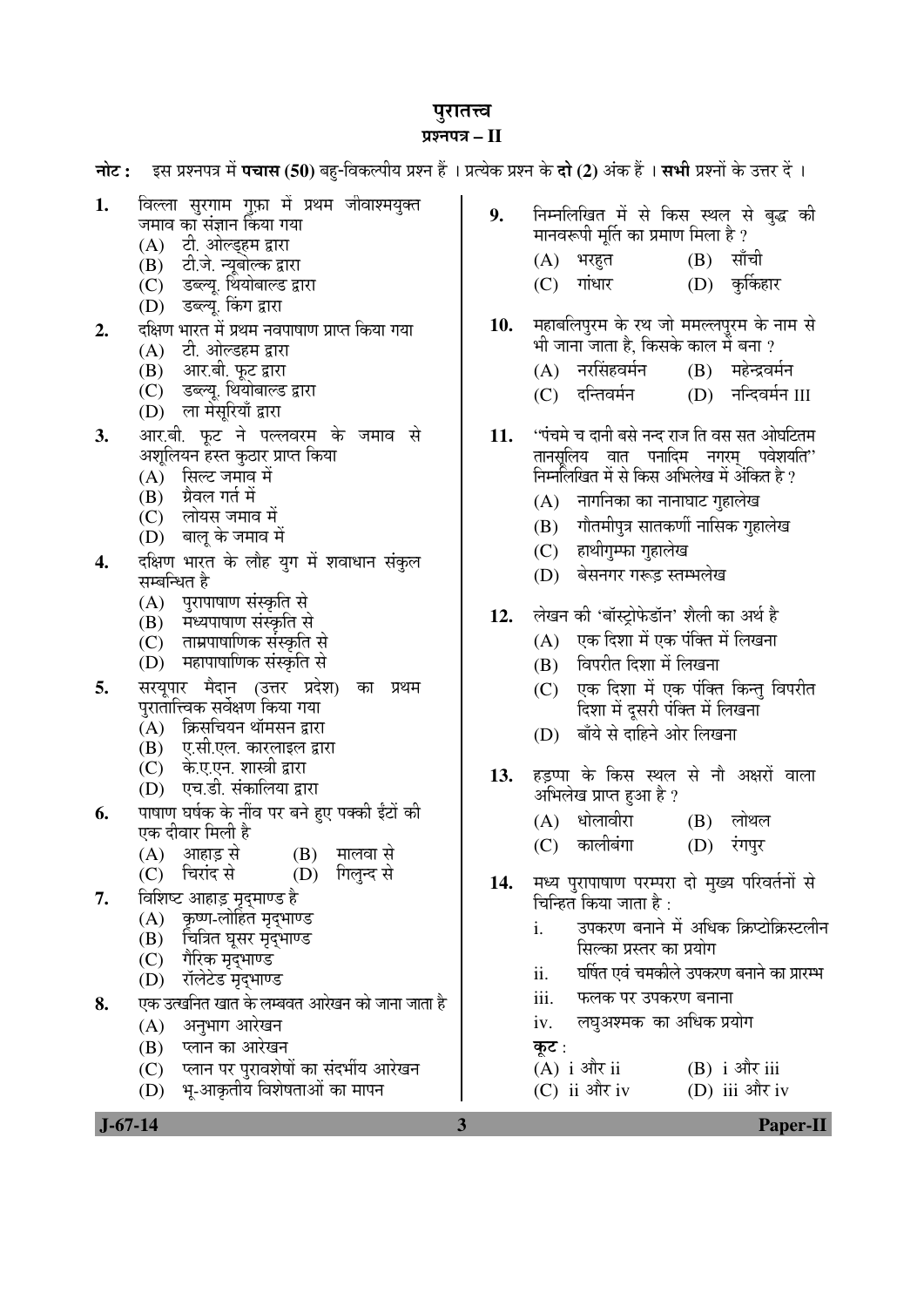| 15.        | Which two Neolithic excavated sites                                                                                                        |     |                                     |
|------------|--------------------------------------------------------------------------------------------------------------------------------------------|-----|-------------------------------------|
|            | are located in Bihar?<br>i. Maner                                                                                                          | ii. | Imlidih                             |
|            | iii. Taradih                                                                                                                               |     | iv. Bhunadih                        |
|            | <b>Codes:</b><br>(A) $i$ and ii<br>(C) iii and iv                                                                                          |     | $(B)$ ii and iii<br>$(D)$ i and iii |
| 16.        | The archaeologists associated with the                                                                                                     |     |                                     |
|            | excavations of Harappa are<br>i. Daya Ram Sahni<br>ii. Madhosarup Vats<br>iii. Mortimer wheeler<br>iv. Rakhaldas Banerjee<br><b>Codes:</b> |     |                                     |
|            | (A) i, ii and iii (B) iv, iii and ii<br>(C) iii, iv and i (D) ii, i and iv                                                                 |     |                                     |
| 17.        | Ancient Saraswati River is identified                                                                                                      |     |                                     |
|            | with present<br>i. Sutlej river ii. Vyas river<br>iii. Ghagghar river iv. Hakra river<br><b>Codes:</b>                                     |     |                                     |
|            | (A) i and ii<br>(C) iii and iv (B) ii and iii<br>(D) i and iv                                                                              |     |                                     |
| 18.        | Identify sites from which BRW pots<br>have been found at megalithic level :<br>i. Maski                                                    |     |                                     |
|            | Pandu Rajar Dhibi<br>ii. Pandu Kajar<br>iii. Sangankallu                                                                                   |     |                                     |
|            | iv. Brahmgiri<br><b>Codes:</b>                                                                                                             |     |                                     |
|            | $(A)$ i and ii<br>$(C)$ iii and iv $(D)$ i and iv                                                                                          |     | $(B)$ ii and iii                    |
| <b>19.</b> | Identify sites of Palaeolithic phase :<br>i. Anangpur ii. Chechar<br>iii. Sarai Nahar Rai iv. Baridhani<br><b>Codes:</b>                   |     |                                     |
|            | $(A)$ i and ii                                                                                                                             |     | $(B)$ i and iii                     |
| 20.        | $(C)$ i and iv<br>The evidence                                                                                                             | of  | (D) ii and iii<br>domesticated      |
|            | animals obtained from early phase at<br>i. Bagor ii. Chopani-Mando<br>iii. Adamgarh iv. Ariyalur<br><b>Codes:</b>                          |     |                                     |
|            | $(A)$ i and ii<br>$(C)$ ii and iii                                                                                                         |     | $(B)$ i and iii<br>$(D)$ ii and iv  |
| 21.        | <b>Assertion</b> (A) : Rock art forms a                                                                                                    |     |                                     |
|            | direct and valuable source of<br>the cognitive and cultural<br>evolution of human kind.                                                    |     |                                     |
|            | <b>Reason (R)</b> : India is one of the countries having the richest treasure of rock art in the world.                                    |     |                                     |
|            |                                                                                                                                            |     |                                     |
|            | <b>Codes :</b><br>$(A)$ $(A)$ is correct and $(R)$ is false.                                                                               |     |                                     |
|            | $(B)$ $(A)$ is false and $(R)$ is correct.                                                                                                 |     |                                     |

- 
- (C) Both (A) and (R) are correct.
	- (D) Both (A) and (R) are false.
- **22. Assertion (A) :** Where stratigraphy is in conflict with the radio carbon dates, the radiocarbon dates should be ignored.
	- **Reason (R) :** Stratigraphic evidence is the deciding principle in archaeology.
	- **Codes :**
	- (A) Both (A) and (R) are incorrect.
	- (B) Both (A) and (R) are correct.
	- (C) (A) is correct, but (R) is incorrect.
	- (D) (A) is incorrect, but (R) is correct.
- **23. Assertion (A) :** Harappan civilization was known as first urbanization of India.
	- **Reason (R) :** Internal and external trade was major factors of it.  **Codes :**
	- (A) Both  $(A)$  and  $(R)$  are wrong.
	- $(B)$  (A) is correct and  $(R)$  is wrong.
	- (C) (A) is wrong and (R) is correct.
	- (D) Both(A) and (R) are correct.
- **24. Assertion (A) :** There is an impressive depiction of Salabhanjika in the Sanchi Stupa.

**Reason (R) :** She represents a fertility cult.

- **Codes :**
- (A) (A) is correct  $(R)$  is wrong.
- (B) (A) is wrong (R) is correct.
- (C) Both (A) and (R) are correct.
- (D) Both (A) and (R) are wrong.
- **25. Assertion (A) :** The inscriptions issued by imperial Gupta Kings were mostly inscribed in Sanskrit language.
	- **Reason (R) :** Because people were well-acquainted with Sanskrit language.
	- **Codes :**
	- (A) Both (A) and (R) are correct.
	- (B) Both (A) and (R) are wrong.
	- (C) (A) is correct but  $(R)$  is wrong.
	- (D)  $(R)$  is correct but  $(A)$  is wrong.
- **26. Assertion (A) :** Kailash Temple is the culmination of the Rock-cut architecture.
	- **Reason** (**R**) : It represents a piece of art with excellent architecture.  **Codes :**
	- (A) (A) is correct but  $(R)$  is false.
	- (B) Both (A) and (R) are correct.
	- (C) (A) is false, but (R) is correct.
	- (D) Both (A) and (R) are false.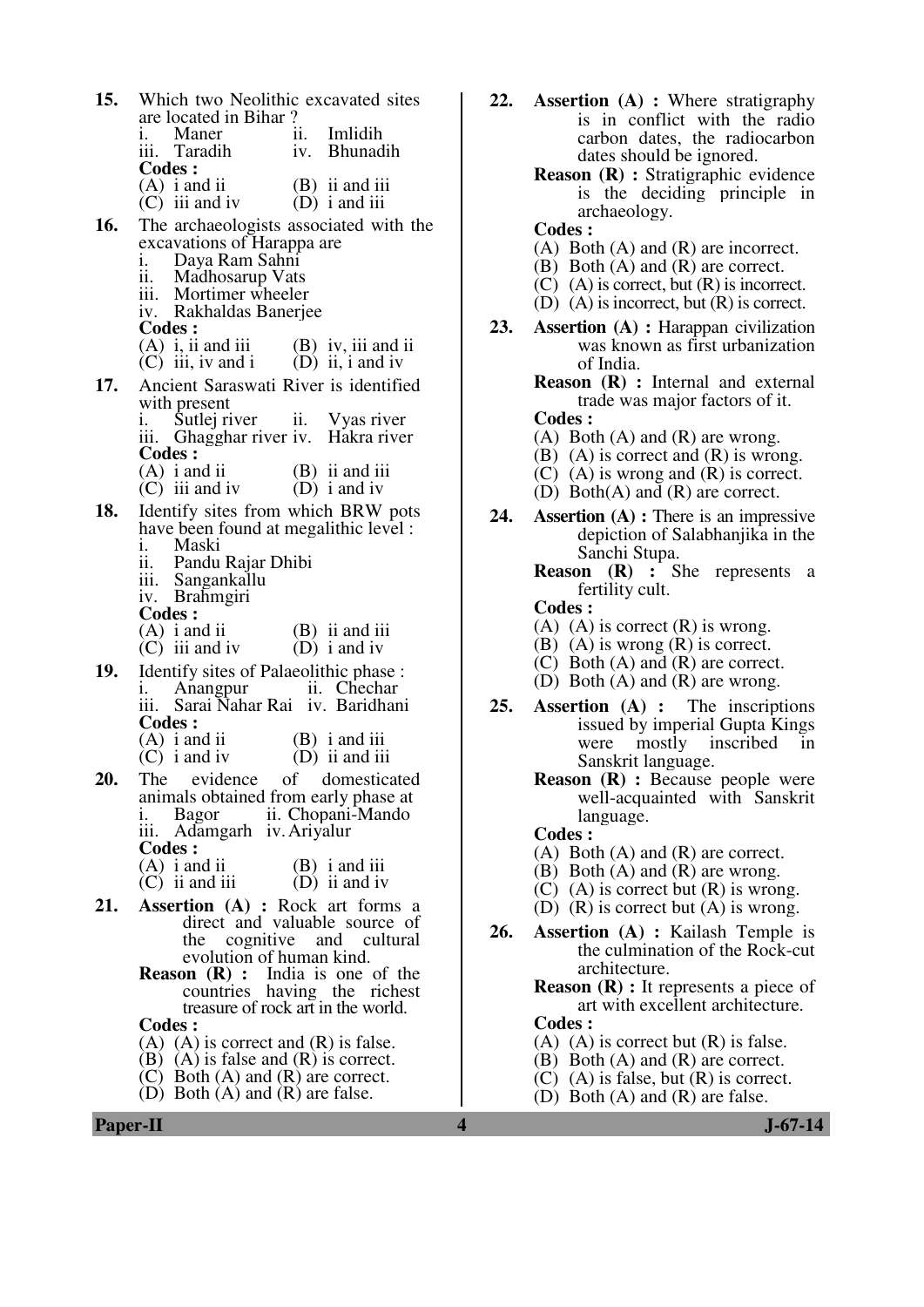बिहार में स्थित दो उत्खनित नवपाषाण स्थल कौन  $15.$ से है ? इमलीडीह मानेर ii. i. ताराडीह भनाडीह iii.  $iv.$ कट $:$  $(A)$  i और ii (B) ii और iii  $(C)$  iii और iv  $(D)$  i और iii हड़प्पा के उत्खनन से जुड़े हुए उत्खननकर्त्ता हैं 16. दया राम सहानी ii. माधव स्वरूप वत्स  $i$ . मार्टिमर व्हीलर राखालदास बनर्जी iii.  $iv.$ कट $:$  $(A)$  i, ii और iii  $(B)$  iv, iii और ii  $(C)$  iii, iv और i  $(D)$  ii, i और iv प्राचीन सरस्वती नदी की पहचान किस आधनिक  $17.$ नदी से की गई है ? सतलज नदी व्यास नदी i. ii. iii. घाघर नदी iv. हाकरा नदी कट $:$ (B) ii और iii  $(A)$  i और ii  $(C)$  iii और iv  $(D)$  i और iv महास्थानिक स्तर से प्राप्त होने वाले कृष्णलोहित 18. मदभाण्ड के स्थलों को पहचाने : मास्की पांड राजार ढ़िबी  $i$ .  $ii.$ ब्रह्मगिरि iii. संग्नकल्ल  $iv$ कट $:$  $(B)$  ii और iii  $(A)$  i और ii  $(C)$  iii और iv  $(D)$  i और iv पुरापाषाण काल के स्थलों की पहचान करें : 19. अनंगपर चेचर i. ii. बरीधनी सराय नाहर राय iv. iii. कट $:$ i और iii  $(A)$  i और ii  $(B)$  $(C)$  i और iv ii और iii  $(D)$ प्रारम्भिक चरण से पालत पशुओं के साक्ष्य प्राप्त हुए हैं : 20. चोपनी माण्डो i. बागोर ii. आदमगढ अरियालुर iii. iv. कुट $:$  $(A)$  i और ii  $(B)$  i और iii (D) ii और iv  $(C)$  ii और iii स्थापना (A) : पाषाण कला मानव के 21. सांस्कृतिक और संज्ञानात्मक उदविकास का प्रत्यक्ष और मुल्यवान स्रोत है।  $\overline{\mathsf{a}}$ र्क (R) : भारत विश्व के देशों में पाषाण कला का खजाना है । कुट: (A) (A) सही है और (R) गलत है ।  $(A)$  गलत है और  $(R)$  सही है । (B)  $(A)$  और  $(R)$  दोनों सही हैं ।  $(C)$ (D) (A) और (R) दोनों गलत हैं ।

22. स्थापना (A) : जहाँ स्तर विन्यास और रेडियो कार्बन तिथि में विरोधाभास हो, वहाँ रेडियो कार्बन तिथि को छोड़ देना चाहिए । **तर्क (R)** : परातत्त्व में स्तरीकृत साक्ष्य निर्णायक सिद्धांत है । कट $:$  $(A)$   $(A)$  और  $(R)$  दोनों गलत हैं। (B) (A) और (R) दोनों सही हैं । (C) (A) सही है और (R) गलत है । (D) (A) गलत है और (R) सही है। 23. स्थापना (A) : हड़प्पा सभ्यता भारत का प्रथम नगरीकरण के रूप में जाना जाता है । तर्क (R) : आंतरिक और बाह्य व्यापार इसके प्रमुख कारण थे। कट $:$  $(A)$   $(A)$  और  $(R)$  दोनों गलत हैं।  $(A)$  सही है और  $(R)$  गलत है। (B) (C) (A) गलत है और (R) सही है ।  $(D)$   $(A)$  और  $(R)$  दोनों सही हैं। स्थापना (A) : साँची स्तूप में शालभंजिका का 24. एक आकर्षक अंकन है । **तर्क (R)** : वह प्रजनन देवताराधन का प्रतिनिधित्व करती है । कट $:$ (A) (A) सही है और (R) गलत है। (B) (A) गलत है और (R) सही है । (A) और (R) दोनों सही हैं ।  $(C)$ (D)  $(A)$  और  $(R)$  दोनों गलत हैं। **स्थापना (A)** : साम्राज्यवादी गुप्त सम्राटों के द्वारा  $25.$ अधिकांश अभिलेख संस्कृत भाषा में उत्कीर्ण किये गये । **तर्क (R)** : क्योंकि लोग संस्कृत भाषा से सुपरिचित थे । कट :  $(A)$   $(A)$  और  $(R)$  दोनों सही हैं। (B) (A) और (R) दोनों गलत हैं। (A) सही है, परन्तु (R) गलत है।  $(C)$ (D)  $(R)$  सही है, परन्त  $(A)$  गलत है। स्थापना (A) : शैल निर्मित स्थापत्य में कैलाश 26. मन्दिर पराकाष्ठा पर है । **कारण (R)** : उत्कृष्ट स्थापत्य में यह कला का प्रतीक है । कट $:$  $(A)$   $(A)$  सही है, परन्तु  $(R)$  गलत है। (B) (A) और (R) दोनों सही हैं ।  $(A)$  गलत है, परन्तु (R) सही है।  $(C)$  $(D)$   $(A)$  और  $(R)$  दोनों गलत हैं।

5

 $J - 67 - 14$ 

**Paper-II**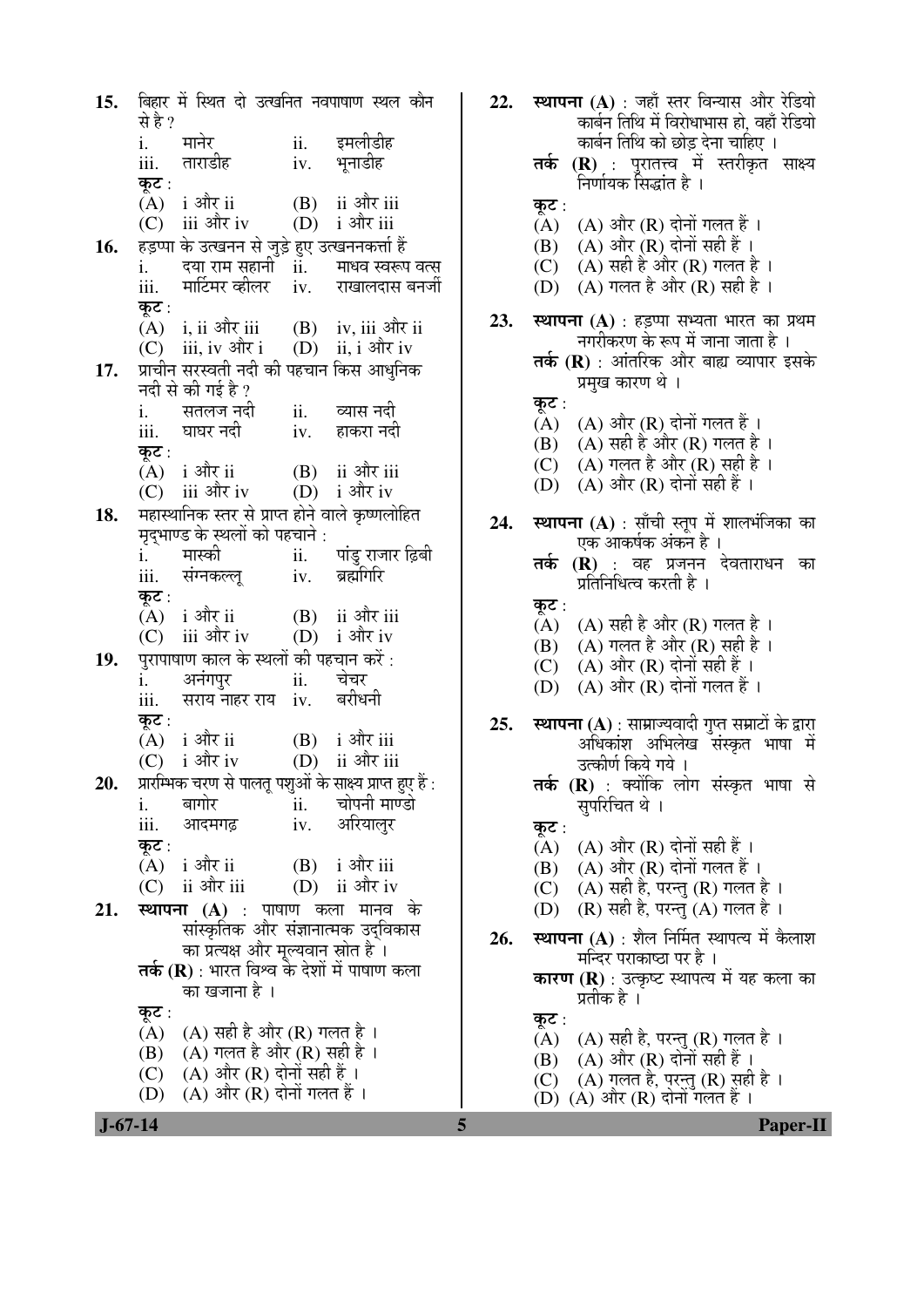**27. Assertion (A) :** Raw material providing centres were spread all over Harappan region.

**Reason (R) :** Gold was used by Harappan people for making ornaments.  **Codes :** 

- $(A)$   $(A)$  is correct and  $(R)$  is wrong.
- (B) Both (A) and (R) are correct and (R) is correct explanation of (A).
- (C) Both  $(A)$  and  $(R)$  are correct and  $(R)$ is not correct explanation of (A).
- (D) (A) is wrong and (R) is correct.
- **28. Assertion (A) :** The iron arrowheads appeared in the late phase of the chalcolithic culture of the Vindhyas and Ganga valley.
	- **Reason (R) :** Introduction of iron did not affect the economy of the people.
	- **Codes :**
	- (A) Both (A) and (R) are correct.
	- (B) Both (A) and (R) are incorrect.
	- (C) (A) is correct but (R) is not correct.
	- (D) (A) is incorrect and R is correct.
- **29. Assertion (A) :** Trade networks within the Harappan culture zone and those linking the culture with other areas in the subcontinent were extremely significant.
	- **Reason (R) :** The Persian Gulf has been identified as important zone of interaction as far as long-distance trade of the Harappan people.
	- **Codes :**
	- $(A)$   $(A)$  and  $(R)$  are correct and  $(R)$ is correct explanation of (A).
	- $(B)$  (A) and  $(R)$  are wrong, but  $(R)$  is correct explanation of  $(A)$ .
	- $(C)$  (A) is correct,  $(R)$  is wrong, but (R) is correct explanation of (A).
	- (D) (A) is wrong, but  $(R)$  is correct<br>and  $(R)$  is not correct and (R) is not correct explanation of (A).
- **30. Assertion (A) :** Shortughai is a Harappan trading post in Afghanistan.
	- **Reason**  $\overline{R}$  : The site seams to have been connected with lapis-lazuli mines nearby and tin mines of Afghanistan and Fergana.

### **Codes :**

- (A) (A) is correct, but  $(R)$  is false.<br>(B) Both  $(A)$  and  $(R)$  are correct.
- (B) Both (A) and (R) are correct.<br>(C) (A) is false but (R) is correct.
- (C) (A) is false but  $(R)$  is correct.<br>(D) Both  $(A)$  and  $(R)$  are false.
- Both  $(A)$  and  $(R)$  are false.
- **31. Assertion (A) :** Heramba is another name of Vinayaka Ganapati. **Reason (R) :** He is an incarnation of the God Vinayaka Ganapati.  **Codes :** 
	- $(A)$  (A) is correct, but  $(R)$  is partly correct.
	- (B) (A) is false, but  $(R)$  is correct.<br>(C) Both $(A)$  and  $(R)$  are false.
	- (C) Both(A) and (R) are false.<br>(D) Both (A) and (R) are corre
	- Both  $(A)$  and  $(R)$  are correct.
- **32.** Arrange the following techniques of making tools in chronological order :<br>(i) Gravettian (ii) Acheulian (i) Gravettian (ii) Acheulian<br>(iii) Mousterian (iv) Solutrean Mousterian **Codes :** (A) (i) (A) (i) (iv) (ii) (iii)
	-
	- (A) (i) (iv) (ii) (iii)<br>(B) (iii) (ii) (iv) (i)<br>(C) (ii) (iii) (i) (iv)

(C) (ii) (iii) (i) (iv)<br>(D) (i) (iii) (ii) (iv)  $(iii)$ 

- **33.** Arrange the following in chronological order : (i) Epi-Palaeolithic (ii) Mesolithic (iv) Palaeolithic **Codes :**
- (A) (iv) (iii) (ii) (i)<br>(B) (i) (iii) (iii) (iv)  $(B)$  (i) (ii) (iii) (iv)  $(C)$  (iv) (i) (ii) (iii) (D) (i) (iv) (ii) (iii)

**34.** Arrange the chalcolithic sites of Maharashtra in the order of their excavation year : (i) Nevasa (ii) Bahal (iii) Chandoli (iv) Walki

- **Codes :**   $(A)$  (i) (ii) (iii) (iv) (B) (iv) (iii) (ii) (i)<br>(C) (iii) (iv) (i) (ii) (C) (iii) (iv) (i) (ii) (D) (iii) (i) (i) (iv) (iii)
- $(ii)$   $(i)$   $(iv)$   $(iii)$ **35.** Arrange the following in chronological order : (i) Attirampakkam (ii) Isampur (iv) Patpara **Codes : (A)** (i) (A) (i) (ii) (iii) (iv)<br>(B) (iv) (iii) (ii) (i) (B) (iv) (iii) (C) (iii) (C) (iii) (i) (ii) (iv) (D) (i) (iii) (iv) (ii)  $(iii)$
- **36.** Arrange the following ceramic in chronological order : (i) Polished Red ware<br>(ii) N.B.P. Ware
	- (ii)  $N.B.P. Ware$ <br>(iii) Black and Re
	- Black and Red ware (iv) Painted grey ware
	- **Codes :**

 $(A)$  (iii) (iv) (ii) (i) (B) (i) (ii) (iii) (iv)  $(C)$  (iv) (ii) (i) (iii)

(D) (ii) (i) (iv) (iii)

**Paper-II 6 J-67-14**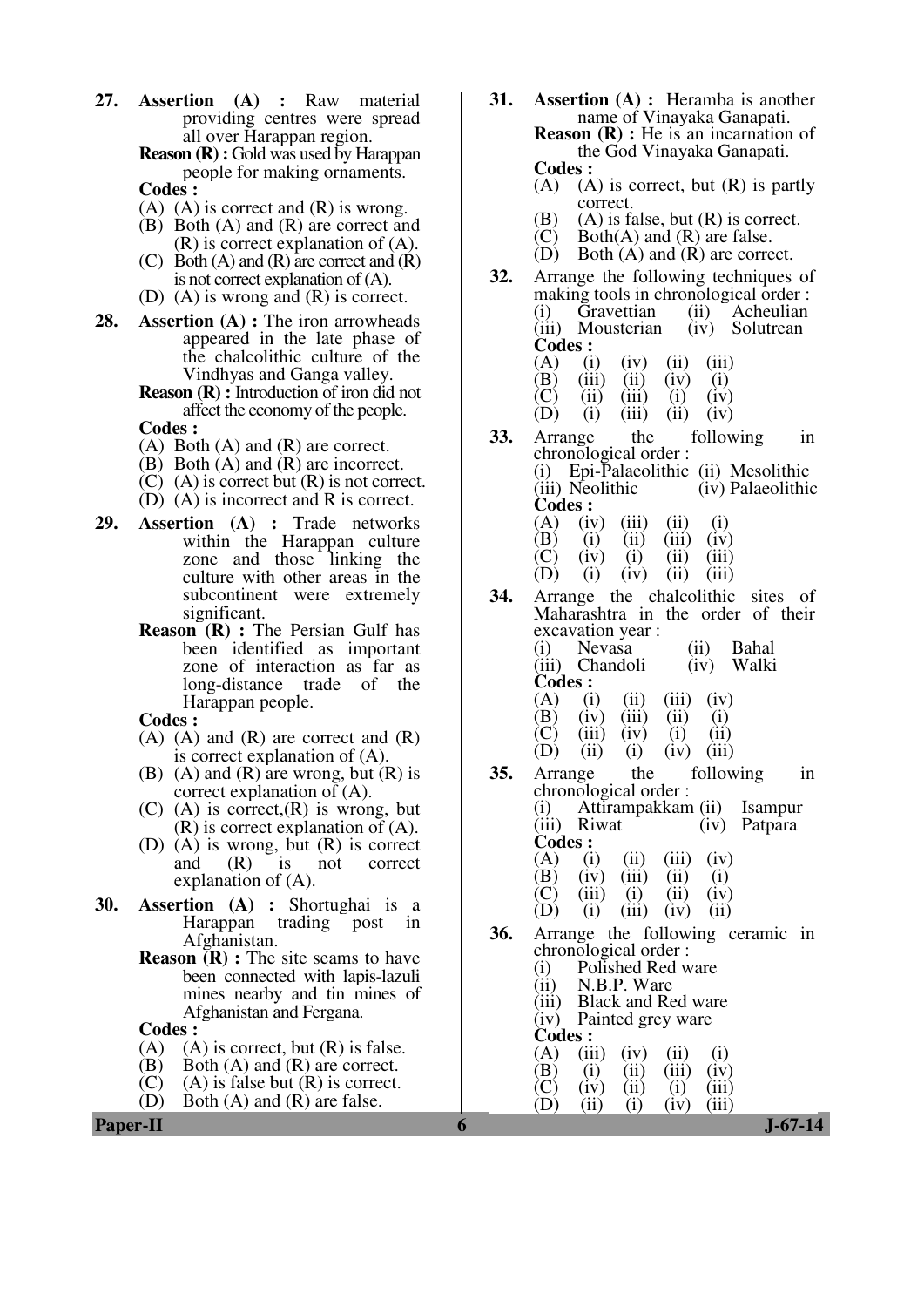| <b>कारण (R)</b> : वे विनायक गणपति के अवतार हैं ।<br><b>कारण (R)</b> : हड़प्पा के लोगों द्वारा स्वर्ण का<br>प्रयोग आभूषण निर्माण में किया जाता था ।<br>कूट :<br>(A) (A) सही है, परन्तु (R) अंशत: सही है।<br>कूट :<br>(A) गलत है, परन्तु (R) सह़ी है।<br>(B)<br>$(A)$ $(A)$ सही है और $(R)$ गलत है ।<br>(A) और (R) दोनों गलत है।<br>(C)<br>(A) और (R) दोनों सही हैं और (R),<br>(B)<br>$(A)$ और $(R)$ दोनों सही हैं ।<br>(D)<br>(A) की सही व्याख्या है ।<br>(A) और (R) दोनों सही हैं और (R),<br>(C)<br>निम्नलिखित उपकरण बनाने की तकनीकों को<br>32.<br>(A) की सही व्याख्या नहीं है ।<br>कालक्रम् के अनुसार व्यवस्थित कीजिए :<br>$(A)$ गलत है और $(R)$ सही है ।<br>(D)<br>ग्रेवेटियन<br>अचूलियन<br>(i)<br>(ii)<br>(iii) मुस्टेरियन<br>(iv) सालूट्रियन<br><b>स्थापना (A)</b> : विन्ध्य और गंगा घाटी के ताम्र<br>28.<br>कूट :<br>पाषाणिक संस्कृति के उत्तर काल में लोहे<br>(A)<br>(iii)<br>(i)<br>(iv)<br>(ii)<br>(iii)<br>(ii)<br>(iv)<br>(B)<br>(i)<br>के वाणाग्र आए ।<br>(iii)<br>(C)<br>(ii)<br>(i)<br>(iv)<br>कारण (R) : लोहे के आने से लोगों की<br>(ii)<br>(iii)<br>(D)<br>(i)<br>(iv)<br>अर्थव्यवस्था पर कोई प्रभाव नहीं पड़ा ।<br>निम्नलिखित को कालक्रमानुसार लिखिए:<br>33.<br>कूट :<br>अनुपुरापाषाण<br>(ii)<br>मध्यपाषाण<br>(i)<br>$(A)$ $(A)$ और $(R)$ दोनों सही हैं ।<br>नवपाषाण<br>(iii)<br>(iv) पुरापाषाण<br>(A) और (R) दोनों गलत हैं ।<br>(B)<br>कुट :<br>$(A)$ सही है और $(R)$ गलत है।<br>(C)<br>(iv)<br>(iii)<br>(A)<br>$\begin{pmatrix} 11 \\ 111 \end{pmatrix}$<br>(i)<br>$(A)$ गलत है और $(R)$ सही है ।<br>(D)<br>(ii)<br>(iv)<br>(B)<br>(i)<br>(i)<br>(C)<br>(iv)<br>(ii)<br>(iii)<br><b>स्थापना (A)</b> : हड़प्पा सांस्कृतिक क्षेत्र के<br>29.<br>(iii)<br>(ii)<br>(iv)<br>(D)<br>(i)<br>आंतरिक और उपमहाद्वीप के अन्य क्षेत्रों<br>महाराष्ट्र में ताम्र पाषाणिक स्थलों को उत्खनन<br>34.<br>के सांस्कृतिक संबंधों को जोड़ने में व्यापार<br>वर्षों के सही क्रम में व्यवस्थित कीजिए:<br>की महत्त्वपूर्ण भूमिका रही ।<br>नेवासा<br>(i)<br>(ii)<br>बहल<br><b>कारण (R)</b> : परसियन गल्फ की पहचान हड़प्पा<br>(iii) चन्दोली<br>$(iv)$ वाल्की<br>के लोगों से सुदूरवर्ती व्यापार और<br>कुट :<br>अंतर्सम्बन्धों के लिए की जाती थी ।<br>(A)<br>$\begin{array}{c} (ii) \\ (iii) \end{array}$<br>(iii)<br>(iv)<br>(i)<br>कूट :<br>(ii)<br>(B)<br>(iv)<br>(i)<br>(A) और (R) दोनों सही हैं और (R),<br>(A)<br>(iv)<br>(iii)<br>(i)<br>(C)<br>(ii)<br>(A) की सही व्याख्या है।<br>(D)<br>(ii)<br>(i)<br>(iv)<br>(iii)<br>(A) और (R) दोनों गलत हैं, किन्तु<br>(B)<br>निम्नलिखित को कालक्रमानुसार लिखिए:<br>35.<br>$(R)$ , $(A)$ को सही व्याख्या है ।<br>अत्तिरम्पक्कम<br>(i)<br>(ii)<br>इसामपुर<br>(A) सही है और (R) गलत है, किन्तु<br>(C)<br>रिवात<br>(iii)<br>पटपरा<br>(iv)<br>$(R)$ , $(A)$ की सही व्याख्या है।<br>कूट :<br>$(A)$ गलत है, किन्तु $(R)$ सही है और<br>(A)<br>(i)<br>$\begin{pmatrix} 11 \\ 111 \end{pmatrix}$<br>(D)<br>(iii)<br>(iv)<br>(ii)<br>(B)<br>(iv)<br>(i)<br>(R), (A) की सही व्याख्या नहीं है ।<br>(C)<br>(ii)<br>$\begin{pmatrix} 1 \\ 1 \end{pmatrix}$<br>(iii)<br>(iv)<br>(ii)<br>(D)<br>(iv)<br>(i)<br>स्थापना (A) : शर्तुघुई अफगानिस्तान में हड़प्पा<br>30.<br>निर्म्नालेखित मृद्भाण्ड को तिथिक्रमानुसार लिखिए:<br>कालीन व्यापारिक स्थल था ।<br><b>36.</b><br>ओपदार लाल् मृद्भांड<br><b>कारण (R)</b> : यह स्थल लैपिस-लाजुली तथा<br>(i)<br>उत्तर काल ओपदार मृद्भांड<br>(ii)<br>टिन (अफगानिस्तान तथा फरगाना से<br>काला और लाल मृद्भांड<br>(iii)<br>प्राप्त) का खनन क्षेत्र से सम्बन्धित था ।<br>चित्रित घूसर मृदभांड<br>(iv)<br>कूट :<br>कूट :<br>(A) सही है, परन्तु (R) गलत है)।<br>(A)<br>(A)<br>(iii)<br>(iv)<br>(i)<br>(ii)<br>$(A)$ और $(R)$ दोनों सही हैं ।<br>(B)<br>(iii)<br>(B)<br>(i)<br>(ii)<br>(iv)<br>(A) गलत है, पर्न्तु (R) सह़ी है ।<br>(C)<br>(C)<br>(ii)<br>(i)<br>(iv)<br>$\begin{array}{c} \textbf{(iii)} \\ \textbf{(iii)} \end{array}$<br>$(A)$ और $(R)$ दोनों गलत हैं।<br>(D)<br>(ii)<br>(i)<br>(D)<br>(iv)<br>$J-67-14$<br>$\overline{7}$<br><b>Paper-II</b> | 27. | स्थापना (A) : सम्पूर्ण हड़प्पा क्षेत्र में कच्ची<br>सामग्रियों को प्रदान करनेवाले केन्द्र थे । | 31. | <b>स्थापना (A)</b> : विनायक गणपति का एक अन्य<br>नाम हेरम्ब है । |
|---------------------------------------------------------------------------------------------------------------------------------------------------------------------------------------------------------------------------------------------------------------------------------------------------------------------------------------------------------------------------------------------------------------------------------------------------------------------------------------------------------------------------------------------------------------------------------------------------------------------------------------------------------------------------------------------------------------------------------------------------------------------------------------------------------------------------------------------------------------------------------------------------------------------------------------------------------------------------------------------------------------------------------------------------------------------------------------------------------------------------------------------------------------------------------------------------------------------------------------------------------------------------------------------------------------------------------------------------------------------------------------------------------------------------------------------------------------------------------------------------------------------------------------------------------------------------------------------------------------------------------------------------------------------------------------------------------------------------------------------------------------------------------------------------------------------------------------------------------------------------------------------------------------------------------------------------------------------------------------------------------------------------------------------------------------------------------------------------------------------------------------------------------------------------------------------------------------------------------------------------------------------------------------------------------------------------------------------------------------------------------------------------------------------------------------------------------------------------------------------------------------------------------------------------------------------------------------------------------------------------------------------------------------------------------------------------------------------------------------------------------------------------------------------------------------------------------------------------------------------------------------------------------------------------------------------------------------------------------------------------------------------------------------------------------------------------------------------------------------------------------------------------------------------------------------------------------------------------------------------------------------------------------------------------------------------------------------------------------------------------------------------------------------------------------------------------------------------------------------------------------------------------------------------------------------------------------------------------------------------------------------------------------------------------------------------------------------------------------------------------------------------------------------------------------------------------------------------------------------------------------------------------------------|-----|------------------------------------------------------------------------------------------------|-----|-----------------------------------------------------------------|
|                                                                                                                                                                                                                                                                                                                                                                                                                                                                                                                                                                                                                                                                                                                                                                                                                                                                                                                                                                                                                                                                                                                                                                                                                                                                                                                                                                                                                                                                                                                                                                                                                                                                                                                                                                                                                                                                                                                                                                                                                                                                                                                                                                                                                                                                                                                                                                                                                                                                                                                                                                                                                                                                                                                                                                                                                                                                                                                                                                                                                                                                                                                                                                                                                                                                                                                                                                                                                                                                                                                                                                                                                                                                                                                                                                                                                                                                                                               |     |                                                                                                |     |                                                                 |
|                                                                                                                                                                                                                                                                                                                                                                                                                                                                                                                                                                                                                                                                                                                                                                                                                                                                                                                                                                                                                                                                                                                                                                                                                                                                                                                                                                                                                                                                                                                                                                                                                                                                                                                                                                                                                                                                                                                                                                                                                                                                                                                                                                                                                                                                                                                                                                                                                                                                                                                                                                                                                                                                                                                                                                                                                                                                                                                                                                                                                                                                                                                                                                                                                                                                                                                                                                                                                                                                                                                                                                                                                                                                                                                                                                                                                                                                                                               |     |                                                                                                |     |                                                                 |
|                                                                                                                                                                                                                                                                                                                                                                                                                                                                                                                                                                                                                                                                                                                                                                                                                                                                                                                                                                                                                                                                                                                                                                                                                                                                                                                                                                                                                                                                                                                                                                                                                                                                                                                                                                                                                                                                                                                                                                                                                                                                                                                                                                                                                                                                                                                                                                                                                                                                                                                                                                                                                                                                                                                                                                                                                                                                                                                                                                                                                                                                                                                                                                                                                                                                                                                                                                                                                                                                                                                                                                                                                                                                                                                                                                                                                                                                                                               |     |                                                                                                |     |                                                                 |
|                                                                                                                                                                                                                                                                                                                                                                                                                                                                                                                                                                                                                                                                                                                                                                                                                                                                                                                                                                                                                                                                                                                                                                                                                                                                                                                                                                                                                                                                                                                                                                                                                                                                                                                                                                                                                                                                                                                                                                                                                                                                                                                                                                                                                                                                                                                                                                                                                                                                                                                                                                                                                                                                                                                                                                                                                                                                                                                                                                                                                                                                                                                                                                                                                                                                                                                                                                                                                                                                                                                                                                                                                                                                                                                                                                                                                                                                                                               |     |                                                                                                |     |                                                                 |
|                                                                                                                                                                                                                                                                                                                                                                                                                                                                                                                                                                                                                                                                                                                                                                                                                                                                                                                                                                                                                                                                                                                                                                                                                                                                                                                                                                                                                                                                                                                                                                                                                                                                                                                                                                                                                                                                                                                                                                                                                                                                                                                                                                                                                                                                                                                                                                                                                                                                                                                                                                                                                                                                                                                                                                                                                                                                                                                                                                                                                                                                                                                                                                                                                                                                                                                                                                                                                                                                                                                                                                                                                                                                                                                                                                                                                                                                                                               |     |                                                                                                |     |                                                                 |
|                                                                                                                                                                                                                                                                                                                                                                                                                                                                                                                                                                                                                                                                                                                                                                                                                                                                                                                                                                                                                                                                                                                                                                                                                                                                                                                                                                                                                                                                                                                                                                                                                                                                                                                                                                                                                                                                                                                                                                                                                                                                                                                                                                                                                                                                                                                                                                                                                                                                                                                                                                                                                                                                                                                                                                                                                                                                                                                                                                                                                                                                                                                                                                                                                                                                                                                                                                                                                                                                                                                                                                                                                                                                                                                                                                                                                                                                                                               |     |                                                                                                |     |                                                                 |
|                                                                                                                                                                                                                                                                                                                                                                                                                                                                                                                                                                                                                                                                                                                                                                                                                                                                                                                                                                                                                                                                                                                                                                                                                                                                                                                                                                                                                                                                                                                                                                                                                                                                                                                                                                                                                                                                                                                                                                                                                                                                                                                                                                                                                                                                                                                                                                                                                                                                                                                                                                                                                                                                                                                                                                                                                                                                                                                                                                                                                                                                                                                                                                                                                                                                                                                                                                                                                                                                                                                                                                                                                                                                                                                                                                                                                                                                                                               |     |                                                                                                |     |                                                                 |
|                                                                                                                                                                                                                                                                                                                                                                                                                                                                                                                                                                                                                                                                                                                                                                                                                                                                                                                                                                                                                                                                                                                                                                                                                                                                                                                                                                                                                                                                                                                                                                                                                                                                                                                                                                                                                                                                                                                                                                                                                                                                                                                                                                                                                                                                                                                                                                                                                                                                                                                                                                                                                                                                                                                                                                                                                                                                                                                                                                                                                                                                                                                                                                                                                                                                                                                                                                                                                                                                                                                                                                                                                                                                                                                                                                                                                                                                                                               |     |                                                                                                |     |                                                                 |
|                                                                                                                                                                                                                                                                                                                                                                                                                                                                                                                                                                                                                                                                                                                                                                                                                                                                                                                                                                                                                                                                                                                                                                                                                                                                                                                                                                                                                                                                                                                                                                                                                                                                                                                                                                                                                                                                                                                                                                                                                                                                                                                                                                                                                                                                                                                                                                                                                                                                                                                                                                                                                                                                                                                                                                                                                                                                                                                                                                                                                                                                                                                                                                                                                                                                                                                                                                                                                                                                                                                                                                                                                                                                                                                                                                                                                                                                                                               |     |                                                                                                |     |                                                                 |
|                                                                                                                                                                                                                                                                                                                                                                                                                                                                                                                                                                                                                                                                                                                                                                                                                                                                                                                                                                                                                                                                                                                                                                                                                                                                                                                                                                                                                                                                                                                                                                                                                                                                                                                                                                                                                                                                                                                                                                                                                                                                                                                                                                                                                                                                                                                                                                                                                                                                                                                                                                                                                                                                                                                                                                                                                                                                                                                                                                                                                                                                                                                                                                                                                                                                                                                                                                                                                                                                                                                                                                                                                                                                                                                                                                                                                                                                                                               |     |                                                                                                |     |                                                                 |
|                                                                                                                                                                                                                                                                                                                                                                                                                                                                                                                                                                                                                                                                                                                                                                                                                                                                                                                                                                                                                                                                                                                                                                                                                                                                                                                                                                                                                                                                                                                                                                                                                                                                                                                                                                                                                                                                                                                                                                                                                                                                                                                                                                                                                                                                                                                                                                                                                                                                                                                                                                                                                                                                                                                                                                                                                                                                                                                                                                                                                                                                                                                                                                                                                                                                                                                                                                                                                                                                                                                                                                                                                                                                                                                                                                                                                                                                                                               |     |                                                                                                |     |                                                                 |
|                                                                                                                                                                                                                                                                                                                                                                                                                                                                                                                                                                                                                                                                                                                                                                                                                                                                                                                                                                                                                                                                                                                                                                                                                                                                                                                                                                                                                                                                                                                                                                                                                                                                                                                                                                                                                                                                                                                                                                                                                                                                                                                                                                                                                                                                                                                                                                                                                                                                                                                                                                                                                                                                                                                                                                                                                                                                                                                                                                                                                                                                                                                                                                                                                                                                                                                                                                                                                                                                                                                                                                                                                                                                                                                                                                                                                                                                                                               |     |                                                                                                |     |                                                                 |
|                                                                                                                                                                                                                                                                                                                                                                                                                                                                                                                                                                                                                                                                                                                                                                                                                                                                                                                                                                                                                                                                                                                                                                                                                                                                                                                                                                                                                                                                                                                                                                                                                                                                                                                                                                                                                                                                                                                                                                                                                                                                                                                                                                                                                                                                                                                                                                                                                                                                                                                                                                                                                                                                                                                                                                                                                                                                                                                                                                                                                                                                                                                                                                                                                                                                                                                                                                                                                                                                                                                                                                                                                                                                                                                                                                                                                                                                                                               |     |                                                                                                |     |                                                                 |
|                                                                                                                                                                                                                                                                                                                                                                                                                                                                                                                                                                                                                                                                                                                                                                                                                                                                                                                                                                                                                                                                                                                                                                                                                                                                                                                                                                                                                                                                                                                                                                                                                                                                                                                                                                                                                                                                                                                                                                                                                                                                                                                                                                                                                                                                                                                                                                                                                                                                                                                                                                                                                                                                                                                                                                                                                                                                                                                                                                                                                                                                                                                                                                                                                                                                                                                                                                                                                                                                                                                                                                                                                                                                                                                                                                                                                                                                                                               |     |                                                                                                |     |                                                                 |
|                                                                                                                                                                                                                                                                                                                                                                                                                                                                                                                                                                                                                                                                                                                                                                                                                                                                                                                                                                                                                                                                                                                                                                                                                                                                                                                                                                                                                                                                                                                                                                                                                                                                                                                                                                                                                                                                                                                                                                                                                                                                                                                                                                                                                                                                                                                                                                                                                                                                                                                                                                                                                                                                                                                                                                                                                                                                                                                                                                                                                                                                                                                                                                                                                                                                                                                                                                                                                                                                                                                                                                                                                                                                                                                                                                                                                                                                                                               |     |                                                                                                |     |                                                                 |
|                                                                                                                                                                                                                                                                                                                                                                                                                                                                                                                                                                                                                                                                                                                                                                                                                                                                                                                                                                                                                                                                                                                                                                                                                                                                                                                                                                                                                                                                                                                                                                                                                                                                                                                                                                                                                                                                                                                                                                                                                                                                                                                                                                                                                                                                                                                                                                                                                                                                                                                                                                                                                                                                                                                                                                                                                                                                                                                                                                                                                                                                                                                                                                                                                                                                                                                                                                                                                                                                                                                                                                                                                                                                                                                                                                                                                                                                                                               |     |                                                                                                |     |                                                                 |
|                                                                                                                                                                                                                                                                                                                                                                                                                                                                                                                                                                                                                                                                                                                                                                                                                                                                                                                                                                                                                                                                                                                                                                                                                                                                                                                                                                                                                                                                                                                                                                                                                                                                                                                                                                                                                                                                                                                                                                                                                                                                                                                                                                                                                                                                                                                                                                                                                                                                                                                                                                                                                                                                                                                                                                                                                                                                                                                                                                                                                                                                                                                                                                                                                                                                                                                                                                                                                                                                                                                                                                                                                                                                                                                                                                                                                                                                                                               |     |                                                                                                |     |                                                                 |
|                                                                                                                                                                                                                                                                                                                                                                                                                                                                                                                                                                                                                                                                                                                                                                                                                                                                                                                                                                                                                                                                                                                                                                                                                                                                                                                                                                                                                                                                                                                                                                                                                                                                                                                                                                                                                                                                                                                                                                                                                                                                                                                                                                                                                                                                                                                                                                                                                                                                                                                                                                                                                                                                                                                                                                                                                                                                                                                                                                                                                                                                                                                                                                                                                                                                                                                                                                                                                                                                                                                                                                                                                                                                                                                                                                                                                                                                                                               |     |                                                                                                |     |                                                                 |
|                                                                                                                                                                                                                                                                                                                                                                                                                                                                                                                                                                                                                                                                                                                                                                                                                                                                                                                                                                                                                                                                                                                                                                                                                                                                                                                                                                                                                                                                                                                                                                                                                                                                                                                                                                                                                                                                                                                                                                                                                                                                                                                                                                                                                                                                                                                                                                                                                                                                                                                                                                                                                                                                                                                                                                                                                                                                                                                                                                                                                                                                                                                                                                                                                                                                                                                                                                                                                                                                                                                                                                                                                                                                                                                                                                                                                                                                                                               |     |                                                                                                |     |                                                                 |
|                                                                                                                                                                                                                                                                                                                                                                                                                                                                                                                                                                                                                                                                                                                                                                                                                                                                                                                                                                                                                                                                                                                                                                                                                                                                                                                                                                                                                                                                                                                                                                                                                                                                                                                                                                                                                                                                                                                                                                                                                                                                                                                                                                                                                                                                                                                                                                                                                                                                                                                                                                                                                                                                                                                                                                                                                                                                                                                                                                                                                                                                                                                                                                                                                                                                                                                                                                                                                                                                                                                                                                                                                                                                                                                                                                                                                                                                                                               |     |                                                                                                |     |                                                                 |
|                                                                                                                                                                                                                                                                                                                                                                                                                                                                                                                                                                                                                                                                                                                                                                                                                                                                                                                                                                                                                                                                                                                                                                                                                                                                                                                                                                                                                                                                                                                                                                                                                                                                                                                                                                                                                                                                                                                                                                                                                                                                                                                                                                                                                                                                                                                                                                                                                                                                                                                                                                                                                                                                                                                                                                                                                                                                                                                                                                                                                                                                                                                                                                                                                                                                                                                                                                                                                                                                                                                                                                                                                                                                                                                                                                                                                                                                                                               |     |                                                                                                |     |                                                                 |
|                                                                                                                                                                                                                                                                                                                                                                                                                                                                                                                                                                                                                                                                                                                                                                                                                                                                                                                                                                                                                                                                                                                                                                                                                                                                                                                                                                                                                                                                                                                                                                                                                                                                                                                                                                                                                                                                                                                                                                                                                                                                                                                                                                                                                                                                                                                                                                                                                                                                                                                                                                                                                                                                                                                                                                                                                                                                                                                                                                                                                                                                                                                                                                                                                                                                                                                                                                                                                                                                                                                                                                                                                                                                                                                                                                                                                                                                                                               |     |                                                                                                |     |                                                                 |
|                                                                                                                                                                                                                                                                                                                                                                                                                                                                                                                                                                                                                                                                                                                                                                                                                                                                                                                                                                                                                                                                                                                                                                                                                                                                                                                                                                                                                                                                                                                                                                                                                                                                                                                                                                                                                                                                                                                                                                                                                                                                                                                                                                                                                                                                                                                                                                                                                                                                                                                                                                                                                                                                                                                                                                                                                                                                                                                                                                                                                                                                                                                                                                                                                                                                                                                                                                                                                                                                                                                                                                                                                                                                                                                                                                                                                                                                                                               |     |                                                                                                |     |                                                                 |
|                                                                                                                                                                                                                                                                                                                                                                                                                                                                                                                                                                                                                                                                                                                                                                                                                                                                                                                                                                                                                                                                                                                                                                                                                                                                                                                                                                                                                                                                                                                                                                                                                                                                                                                                                                                                                                                                                                                                                                                                                                                                                                                                                                                                                                                                                                                                                                                                                                                                                                                                                                                                                                                                                                                                                                                                                                                                                                                                                                                                                                                                                                                                                                                                                                                                                                                                                                                                                                                                                                                                                                                                                                                                                                                                                                                                                                                                                                               |     |                                                                                                |     |                                                                 |
|                                                                                                                                                                                                                                                                                                                                                                                                                                                                                                                                                                                                                                                                                                                                                                                                                                                                                                                                                                                                                                                                                                                                                                                                                                                                                                                                                                                                                                                                                                                                                                                                                                                                                                                                                                                                                                                                                                                                                                                                                                                                                                                                                                                                                                                                                                                                                                                                                                                                                                                                                                                                                                                                                                                                                                                                                                                                                                                                                                                                                                                                                                                                                                                                                                                                                                                                                                                                                                                                                                                                                                                                                                                                                                                                                                                                                                                                                                               |     |                                                                                                |     |                                                                 |
|                                                                                                                                                                                                                                                                                                                                                                                                                                                                                                                                                                                                                                                                                                                                                                                                                                                                                                                                                                                                                                                                                                                                                                                                                                                                                                                                                                                                                                                                                                                                                                                                                                                                                                                                                                                                                                                                                                                                                                                                                                                                                                                                                                                                                                                                                                                                                                                                                                                                                                                                                                                                                                                                                                                                                                                                                                                                                                                                                                                                                                                                                                                                                                                                                                                                                                                                                                                                                                                                                                                                                                                                                                                                                                                                                                                                                                                                                                               |     |                                                                                                |     |                                                                 |
|                                                                                                                                                                                                                                                                                                                                                                                                                                                                                                                                                                                                                                                                                                                                                                                                                                                                                                                                                                                                                                                                                                                                                                                                                                                                                                                                                                                                                                                                                                                                                                                                                                                                                                                                                                                                                                                                                                                                                                                                                                                                                                                                                                                                                                                                                                                                                                                                                                                                                                                                                                                                                                                                                                                                                                                                                                                                                                                                                                                                                                                                                                                                                                                                                                                                                                                                                                                                                                                                                                                                                                                                                                                                                                                                                                                                                                                                                                               |     |                                                                                                |     |                                                                 |
|                                                                                                                                                                                                                                                                                                                                                                                                                                                                                                                                                                                                                                                                                                                                                                                                                                                                                                                                                                                                                                                                                                                                                                                                                                                                                                                                                                                                                                                                                                                                                                                                                                                                                                                                                                                                                                                                                                                                                                                                                                                                                                                                                                                                                                                                                                                                                                                                                                                                                                                                                                                                                                                                                                                                                                                                                                                                                                                                                                                                                                                                                                                                                                                                                                                                                                                                                                                                                                                                                                                                                                                                                                                                                                                                                                                                                                                                                                               |     |                                                                                                |     |                                                                 |
|                                                                                                                                                                                                                                                                                                                                                                                                                                                                                                                                                                                                                                                                                                                                                                                                                                                                                                                                                                                                                                                                                                                                                                                                                                                                                                                                                                                                                                                                                                                                                                                                                                                                                                                                                                                                                                                                                                                                                                                                                                                                                                                                                                                                                                                                                                                                                                                                                                                                                                                                                                                                                                                                                                                                                                                                                                                                                                                                                                                                                                                                                                                                                                                                                                                                                                                                                                                                                                                                                                                                                                                                                                                                                                                                                                                                                                                                                                               |     |                                                                                                |     |                                                                 |
|                                                                                                                                                                                                                                                                                                                                                                                                                                                                                                                                                                                                                                                                                                                                                                                                                                                                                                                                                                                                                                                                                                                                                                                                                                                                                                                                                                                                                                                                                                                                                                                                                                                                                                                                                                                                                                                                                                                                                                                                                                                                                                                                                                                                                                                                                                                                                                                                                                                                                                                                                                                                                                                                                                                                                                                                                                                                                                                                                                                                                                                                                                                                                                                                                                                                                                                                                                                                                                                                                                                                                                                                                                                                                                                                                                                                                                                                                                               |     |                                                                                                |     |                                                                 |
|                                                                                                                                                                                                                                                                                                                                                                                                                                                                                                                                                                                                                                                                                                                                                                                                                                                                                                                                                                                                                                                                                                                                                                                                                                                                                                                                                                                                                                                                                                                                                                                                                                                                                                                                                                                                                                                                                                                                                                                                                                                                                                                                                                                                                                                                                                                                                                                                                                                                                                                                                                                                                                                                                                                                                                                                                                                                                                                                                                                                                                                                                                                                                                                                                                                                                                                                                                                                                                                                                                                                                                                                                                                                                                                                                                                                                                                                                                               |     |                                                                                                |     |                                                                 |
|                                                                                                                                                                                                                                                                                                                                                                                                                                                                                                                                                                                                                                                                                                                                                                                                                                                                                                                                                                                                                                                                                                                                                                                                                                                                                                                                                                                                                                                                                                                                                                                                                                                                                                                                                                                                                                                                                                                                                                                                                                                                                                                                                                                                                                                                                                                                                                                                                                                                                                                                                                                                                                                                                                                                                                                                                                                                                                                                                                                                                                                                                                                                                                                                                                                                                                                                                                                                                                                                                                                                                                                                                                                                                                                                                                                                                                                                                                               |     |                                                                                                |     |                                                                 |
|                                                                                                                                                                                                                                                                                                                                                                                                                                                                                                                                                                                                                                                                                                                                                                                                                                                                                                                                                                                                                                                                                                                                                                                                                                                                                                                                                                                                                                                                                                                                                                                                                                                                                                                                                                                                                                                                                                                                                                                                                                                                                                                                                                                                                                                                                                                                                                                                                                                                                                                                                                                                                                                                                                                                                                                                                                                                                                                                                                                                                                                                                                                                                                                                                                                                                                                                                                                                                                                                                                                                                                                                                                                                                                                                                                                                                                                                                                               |     |                                                                                                |     |                                                                 |
|                                                                                                                                                                                                                                                                                                                                                                                                                                                                                                                                                                                                                                                                                                                                                                                                                                                                                                                                                                                                                                                                                                                                                                                                                                                                                                                                                                                                                                                                                                                                                                                                                                                                                                                                                                                                                                                                                                                                                                                                                                                                                                                                                                                                                                                                                                                                                                                                                                                                                                                                                                                                                                                                                                                                                                                                                                                                                                                                                                                                                                                                                                                                                                                                                                                                                                                                                                                                                                                                                                                                                                                                                                                                                                                                                                                                                                                                                                               |     |                                                                                                |     |                                                                 |
|                                                                                                                                                                                                                                                                                                                                                                                                                                                                                                                                                                                                                                                                                                                                                                                                                                                                                                                                                                                                                                                                                                                                                                                                                                                                                                                                                                                                                                                                                                                                                                                                                                                                                                                                                                                                                                                                                                                                                                                                                                                                                                                                                                                                                                                                                                                                                                                                                                                                                                                                                                                                                                                                                                                                                                                                                                                                                                                                                                                                                                                                                                                                                                                                                                                                                                                                                                                                                                                                                                                                                                                                                                                                                                                                                                                                                                                                                                               |     |                                                                                                |     |                                                                 |
|                                                                                                                                                                                                                                                                                                                                                                                                                                                                                                                                                                                                                                                                                                                                                                                                                                                                                                                                                                                                                                                                                                                                                                                                                                                                                                                                                                                                                                                                                                                                                                                                                                                                                                                                                                                                                                                                                                                                                                                                                                                                                                                                                                                                                                                                                                                                                                                                                                                                                                                                                                                                                                                                                                                                                                                                                                                                                                                                                                                                                                                                                                                                                                                                                                                                                                                                                                                                                                                                                                                                                                                                                                                                                                                                                                                                                                                                                                               |     |                                                                                                |     |                                                                 |
|                                                                                                                                                                                                                                                                                                                                                                                                                                                                                                                                                                                                                                                                                                                                                                                                                                                                                                                                                                                                                                                                                                                                                                                                                                                                                                                                                                                                                                                                                                                                                                                                                                                                                                                                                                                                                                                                                                                                                                                                                                                                                                                                                                                                                                                                                                                                                                                                                                                                                                                                                                                                                                                                                                                                                                                                                                                                                                                                                                                                                                                                                                                                                                                                                                                                                                                                                                                                                                                                                                                                                                                                                                                                                                                                                                                                                                                                                                               |     |                                                                                                |     |                                                                 |
|                                                                                                                                                                                                                                                                                                                                                                                                                                                                                                                                                                                                                                                                                                                                                                                                                                                                                                                                                                                                                                                                                                                                                                                                                                                                                                                                                                                                                                                                                                                                                                                                                                                                                                                                                                                                                                                                                                                                                                                                                                                                                                                                                                                                                                                                                                                                                                                                                                                                                                                                                                                                                                                                                                                                                                                                                                                                                                                                                                                                                                                                                                                                                                                                                                                                                                                                                                                                                                                                                                                                                                                                                                                                                                                                                                                                                                                                                                               |     |                                                                                                |     |                                                                 |
|                                                                                                                                                                                                                                                                                                                                                                                                                                                                                                                                                                                                                                                                                                                                                                                                                                                                                                                                                                                                                                                                                                                                                                                                                                                                                                                                                                                                                                                                                                                                                                                                                                                                                                                                                                                                                                                                                                                                                                                                                                                                                                                                                                                                                                                                                                                                                                                                                                                                                                                                                                                                                                                                                                                                                                                                                                                                                                                                                                                                                                                                                                                                                                                                                                                                                                                                                                                                                                                                                                                                                                                                                                                                                                                                                                                                                                                                                                               |     |                                                                                                |     |                                                                 |
|                                                                                                                                                                                                                                                                                                                                                                                                                                                                                                                                                                                                                                                                                                                                                                                                                                                                                                                                                                                                                                                                                                                                                                                                                                                                                                                                                                                                                                                                                                                                                                                                                                                                                                                                                                                                                                                                                                                                                                                                                                                                                                                                                                                                                                                                                                                                                                                                                                                                                                                                                                                                                                                                                                                                                                                                                                                                                                                                                                                                                                                                                                                                                                                                                                                                                                                                                                                                                                                                                                                                                                                                                                                                                                                                                                                                                                                                                                               |     |                                                                                                |     |                                                                 |
|                                                                                                                                                                                                                                                                                                                                                                                                                                                                                                                                                                                                                                                                                                                                                                                                                                                                                                                                                                                                                                                                                                                                                                                                                                                                                                                                                                                                                                                                                                                                                                                                                                                                                                                                                                                                                                                                                                                                                                                                                                                                                                                                                                                                                                                                                                                                                                                                                                                                                                                                                                                                                                                                                                                                                                                                                                                                                                                                                                                                                                                                                                                                                                                                                                                                                                                                                                                                                                                                                                                                                                                                                                                                                                                                                                                                                                                                                                               |     |                                                                                                |     |                                                                 |
|                                                                                                                                                                                                                                                                                                                                                                                                                                                                                                                                                                                                                                                                                                                                                                                                                                                                                                                                                                                                                                                                                                                                                                                                                                                                                                                                                                                                                                                                                                                                                                                                                                                                                                                                                                                                                                                                                                                                                                                                                                                                                                                                                                                                                                                                                                                                                                                                                                                                                                                                                                                                                                                                                                                                                                                                                                                                                                                                                                                                                                                                                                                                                                                                                                                                                                                                                                                                                                                                                                                                                                                                                                                                                                                                                                                                                                                                                                               |     |                                                                                                |     |                                                                 |
|                                                                                                                                                                                                                                                                                                                                                                                                                                                                                                                                                                                                                                                                                                                                                                                                                                                                                                                                                                                                                                                                                                                                                                                                                                                                                                                                                                                                                                                                                                                                                                                                                                                                                                                                                                                                                                                                                                                                                                                                                                                                                                                                                                                                                                                                                                                                                                                                                                                                                                                                                                                                                                                                                                                                                                                                                                                                                                                                                                                                                                                                                                                                                                                                                                                                                                                                                                                                                                                                                                                                                                                                                                                                                                                                                                                                                                                                                                               |     |                                                                                                |     |                                                                 |
|                                                                                                                                                                                                                                                                                                                                                                                                                                                                                                                                                                                                                                                                                                                                                                                                                                                                                                                                                                                                                                                                                                                                                                                                                                                                                                                                                                                                                                                                                                                                                                                                                                                                                                                                                                                                                                                                                                                                                                                                                                                                                                                                                                                                                                                                                                                                                                                                                                                                                                                                                                                                                                                                                                                                                                                                                                                                                                                                                                                                                                                                                                                                                                                                                                                                                                                                                                                                                                                                                                                                                                                                                                                                                                                                                                                                                                                                                                               |     |                                                                                                |     |                                                                 |
|                                                                                                                                                                                                                                                                                                                                                                                                                                                                                                                                                                                                                                                                                                                                                                                                                                                                                                                                                                                                                                                                                                                                                                                                                                                                                                                                                                                                                                                                                                                                                                                                                                                                                                                                                                                                                                                                                                                                                                                                                                                                                                                                                                                                                                                                                                                                                                                                                                                                                                                                                                                                                                                                                                                                                                                                                                                                                                                                                                                                                                                                                                                                                                                                                                                                                                                                                                                                                                                                                                                                                                                                                                                                                                                                                                                                                                                                                                               |     |                                                                                                |     |                                                                 |
|                                                                                                                                                                                                                                                                                                                                                                                                                                                                                                                                                                                                                                                                                                                                                                                                                                                                                                                                                                                                                                                                                                                                                                                                                                                                                                                                                                                                                                                                                                                                                                                                                                                                                                                                                                                                                                                                                                                                                                                                                                                                                                                                                                                                                                                                                                                                                                                                                                                                                                                                                                                                                                                                                                                                                                                                                                                                                                                                                                                                                                                                                                                                                                                                                                                                                                                                                                                                                                                                                                                                                                                                                                                                                                                                                                                                                                                                                                               |     |                                                                                                |     |                                                                 |
|                                                                                                                                                                                                                                                                                                                                                                                                                                                                                                                                                                                                                                                                                                                                                                                                                                                                                                                                                                                                                                                                                                                                                                                                                                                                                                                                                                                                                                                                                                                                                                                                                                                                                                                                                                                                                                                                                                                                                                                                                                                                                                                                                                                                                                                                                                                                                                                                                                                                                                                                                                                                                                                                                                                                                                                                                                                                                                                                                                                                                                                                                                                                                                                                                                                                                                                                                                                                                                                                                                                                                                                                                                                                                                                                                                                                                                                                                                               |     |                                                                                                |     |                                                                 |
|                                                                                                                                                                                                                                                                                                                                                                                                                                                                                                                                                                                                                                                                                                                                                                                                                                                                                                                                                                                                                                                                                                                                                                                                                                                                                                                                                                                                                                                                                                                                                                                                                                                                                                                                                                                                                                                                                                                                                                                                                                                                                                                                                                                                                                                                                                                                                                                                                                                                                                                                                                                                                                                                                                                                                                                                                                                                                                                                                                                                                                                                                                                                                                                                                                                                                                                                                                                                                                                                                                                                                                                                                                                                                                                                                                                                                                                                                                               |     |                                                                                                |     |                                                                 |
|                                                                                                                                                                                                                                                                                                                                                                                                                                                                                                                                                                                                                                                                                                                                                                                                                                                                                                                                                                                                                                                                                                                                                                                                                                                                                                                                                                                                                                                                                                                                                                                                                                                                                                                                                                                                                                                                                                                                                                                                                                                                                                                                                                                                                                                                                                                                                                                                                                                                                                                                                                                                                                                                                                                                                                                                                                                                                                                                                                                                                                                                                                                                                                                                                                                                                                                                                                                                                                                                                                                                                                                                                                                                                                                                                                                                                                                                                                               |     |                                                                                                |     |                                                                 |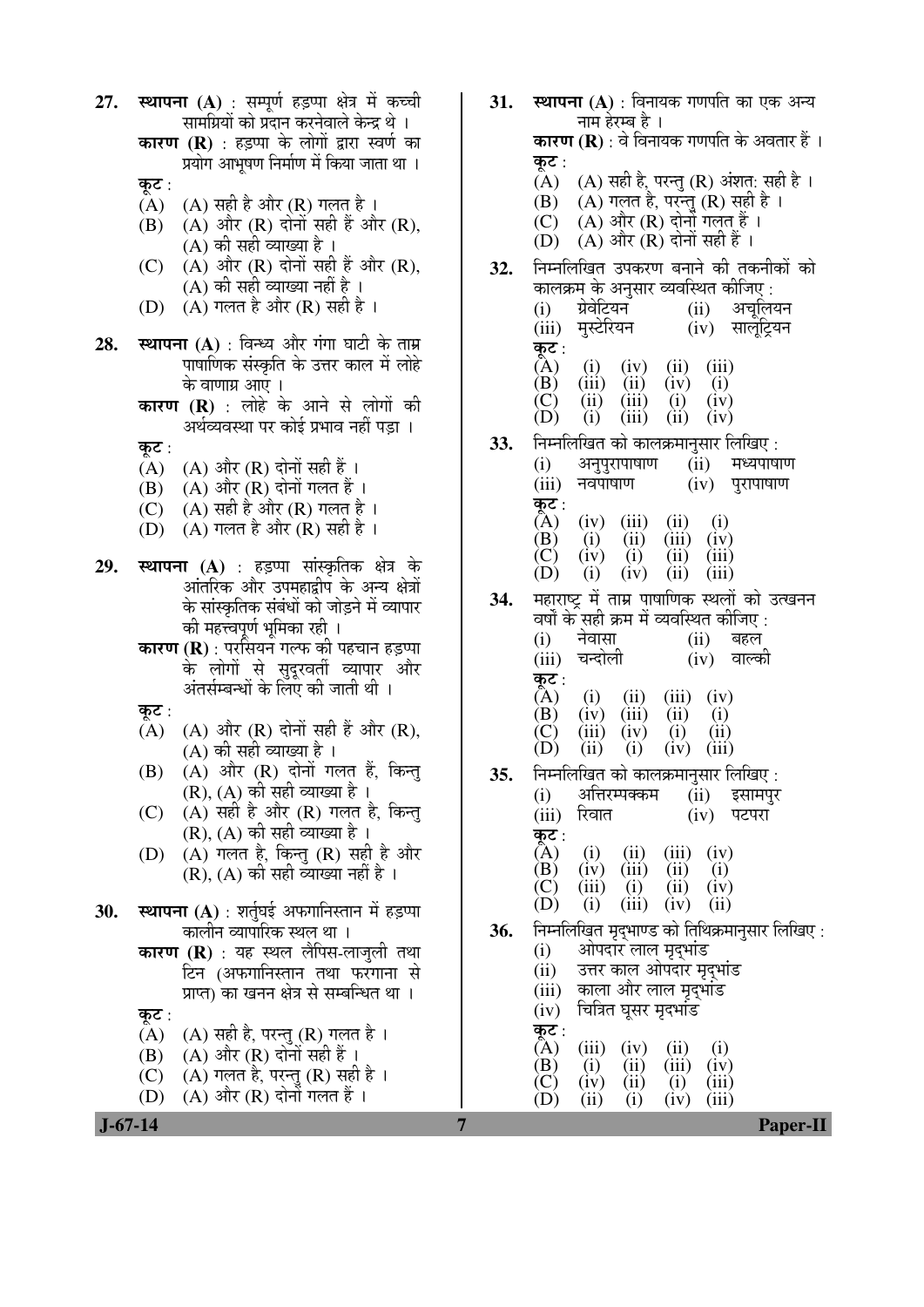- **37.** Arrange the following inscriptions in correct chronological order :<br>(i) Mandasore Stone
	- (i) Mandasore Stone Pillar Inscription of Yashodharman<br>Talgunda Stone Pillar
	- $(ii)$  Talgunda Inscription of the time of Santivarman
	- (iii) Ganjam Plate Inscription of the reign of Sasankaraja
	- (iv) Haraha Inscription of Isana Varman

**Codes :** 

- (A) (i) (ii) (iii) (iv) (B) (iii) (iv) (i) (iii)
- (B) (ii) (iv) (i) (iii) (C) (iii) (i) (iii) (iv)
- (C) (ii) (i) (iii) (iv) (D) (iv) (iii) (i) (ii)
- $(iii)$
- **38.** Arrange the following inscriptions in correct chronological order :
	- (i) Eran Stone Pillar Inscription of Bhanugupta
	- (ii) Karmadanda Stone Linga Inscription
	- (iii) Saranath Buddhist Stone Image
	- Inscription of Kumaragupta<br>Khoh Copper Plate (iv) Khoh Copper Plate of Samkshobha

**Codes :** 

- $(A)$  (i) (ii) (iii) (iv)
- (B) (iii) (i) (ii) (iv) (C) (iii) (iii) (iii) (i)
- (C) (ii) (iii) (i) (iv) (D) (iv) (ii) (iii) (ii)
- $(iv)$   $(ii)$   $(iii)$   $(i)$
- **39.** Arrange the following sculptures in chronological order :<br>(i) Bharhuta Yaksi
	- Bharhuta Yaksi
	- (ii) Aidarganj Yaksi
	- (iii) Pitalkhora Yaksi
	- (iv) Mankunwar Buddha

Codes .

| vvuvs . |  |                                   |                                                |
|---------|--|-----------------------------------|------------------------------------------------|
|         |  | $(A)$ $(iv)$ $(i)$ $(ii)$ $(iii)$ |                                                |
|         |  | (B) (i) (ii) (iii) (iv)           |                                                |
|         |  | $(C)$ (iii) (iv) (i) (ii)         |                                                |
|         |  | (D) (ii) (iii) (iv) (i)           |                                                |
|         |  |                                   | <b>40.</b> The gold coins of the Gupta dynasty |

- were issued in the following sequence : (i) Apratigha type
	- (ii) Standard bearer type
	- (iii) King and Queen type
	- (iv) Chakravikrama type
	- **Codes :**

 $(A)$  (iv) (ii) (i) (iii) (B) (i) (ii) (iii) (iv) (C) (iii) (ii) (iv) (i) (D) (iii) (iv) (i) (iii)  $(ii)$   $(iv)$   $(i)$   $(iii)$ 

| 41. | Match the stone tools industries of<br>List – I with their countries of List – $II$ :<br>$List - II$<br>$List-I$                                                                                                                                   |
|-----|----------------------------------------------------------------------------------------------------------------------------------------------------------------------------------------------------------------------------------------------------|
|     | Choukoutienian<br>India<br>1.<br>a.                                                                                                                                                                                                                |
|     | Industry<br>Patjitanian Industry ii. Burma<br>b.<br>iii. China<br>c. Sohan Industry<br>d. Anyathian Industry iv. Java<br>Codes:                                                                                                                    |
|     | d<br>b<br>а<br>$\mathbf c$<br>$\mathbf{i}$<br>(A)<br>11<br>1V<br>111<br>iii<br>$\overline{\mathbf{u}}$<br>(B)<br>iv<br>$\mathbf{i}$<br>$\rm iii$<br>(C)<br>$\mathbf{ii}$<br>$\mathbf{i}$<br>1V<br>$\mathbf{i}$<br>iii<br>$\mathbf{ii}$<br>iv<br>D) |
| 42. | Match the items of $List - I$ with those                                                                                                                                                                                                           |
|     | of List – $II$ ::<br>$List-I$<br>$List - II$                                                                                                                                                                                                       |
|     | i. B.P. Sinha<br>a. Utnoor<br>ii. Raymond<br>b.<br>Inamgaon<br>Allchin                                                                                                                                                                             |
|     | c. Brahmagiri iii. H.D. Sankalia<br>d. Antichak iv. M. Wheeler<br><b>Codes:</b>                                                                                                                                                                    |
|     | $\mathbf b$<br>d<br>a<br>c<br>$\mathbf{i}$<br>ii<br>iii<br>(A)<br>iv<br>iii<br>ii<br>iv<br>$\mathbf{i}$<br>(B)<br>$\mathbf{i}$<br>iii<br>(C)<br>ii.<br>iv<br>iii<br>ii<br>i<br>iv<br>(D)                                                           |
| 43. | Match the sites of List $- I$ with the                                                                                                                                                                                                             |
|     | States of List $-$ II :<br>$List-I$<br>$List-II$                                                                                                                                                                                                   |
|     | a. Balu<br>Rajasthan<br>1.<br>b. Kuntasi<br>ii.<br>Uttar<br>Pradesh                                                                                                                                                                                |
|     | iii.<br>c. Hulas<br>Gujarat<br>d.<br>Tarkhanawala<br>iv.<br>Haryana<br>Dera                                                                                                                                                                        |
|     | <b>Codes:</b>                                                                                                                                                                                                                                      |
|     | b<br>d<br>$\mathbf c$<br>a<br>iii<br>ii<br>i<br>(A<br>iii<br>(B)<br>$\overline{\mathbf{u}}$<br>1V<br>$\mathbf{1}$                                                                                                                                  |
|     | ii<br>iv<br>j.<br>111<br>$\mathbf{i}$<br>iii<br>ii<br>iv                                                                                                                                                                                           |
| 44. | Match the items of List-I with those                                                                                                                                                                                                               |

|                        | of List $-$ II :<br>$List-I$ |     |                         |            | $List-II$                                                             |
|------------------------|------------------------------|-----|-------------------------|------------|-----------------------------------------------------------------------|
|                        |                              |     | a. Chopper i. Neolithic |            | b. Borer ii. Lower Palaeolithic<br>c. Lunate iii. Middle Palaeolithic |
| d. Adze iv.<br>Codes : |                              |     |                         | Mesolithic |                                                                       |
|                        | а                            | 1 V | с<br>iii                |            |                                                                       |
|                        |                              | iii |                         |            |                                                                       |
|                        |                              |     |                         |            |                                                                       |

**Paper-II 8 J-67-14**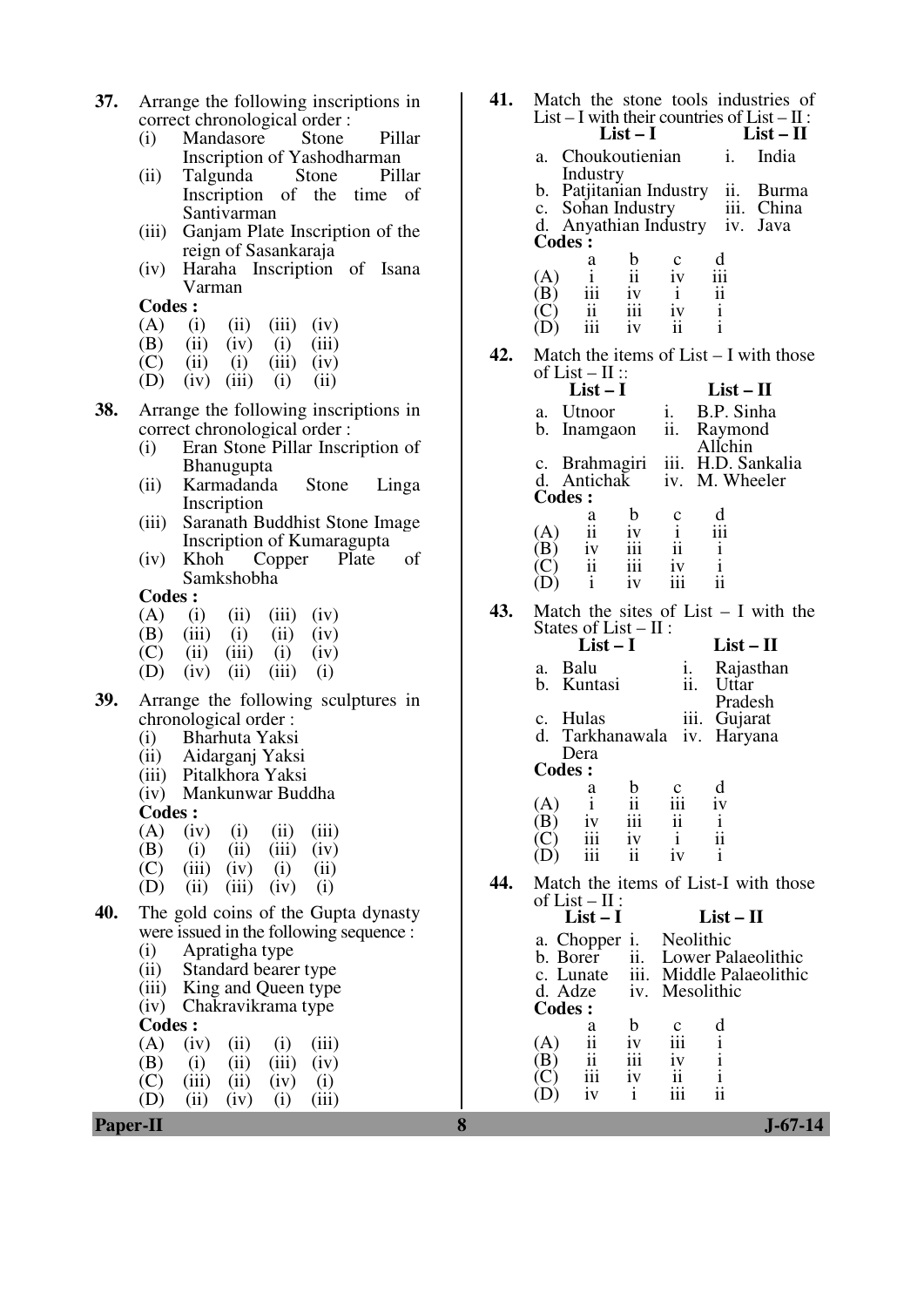| 37.              | निम्नलिखित अभिलेखों को कालक्रमानुसार<br>लिखिए :<br>यशोधर्मन के मंदसोर पाषाण स्तम्भ अभिलेख<br>(i)<br>(ii) शांतिवर्मन के काल का तालगुंडा पाषाण<br>स्तम्भ अभिलेख<br>(iii) शशांक राजा के गंजाम पत्र अभिलेख<br>(iv) ईशणवर्मा का हरण अभिलेख<br>कूट :<br>(A)<br>(i)<br>(ii)<br>(iii)<br>(iv)<br>(B) (ii) (iv) (i)<br>(iii)<br>(C)<br>$(ii)$ $(i)$<br>$(iii)$ $(iv)$<br>(D)<br>(iv)<br>(iii)<br>(i)<br>(ii)      | 41.<br>42. | सूची – I के पाषाण उपकरण उद्योगों को<br>सूची - II के देशों से सुमेलित कीजिए:<br>े <b>सूची – I ँ सूची – II</b><br>a. चूकोतियन उद्योग् i. भारत<br>b. पटजिटनियन उद्योग ii. बर्मा<br>iii. चीन<br>c. सोहन उद्योग<br>d. अनयाथियन उद्योग iv. जावा<br>कूट :<br>$\frac{d}{ii}$<br>$\frac{d}{ii}$<br>$\begin{tabular}{lllllllllll} a & b & c & d \\ i & ii & iv & iii \\ iii & iv & i & ii \\ ii & iii & iv & i \\ iii & iv & ii & i \end{tabular}$<br>$(A)$<br>$(B)$<br>(C)<br>(D)<br>सूची – I के मदों को सूची – II के मदों से                                                                                                                                                                                                                                                                   |
|------------------|----------------------------------------------------------------------------------------------------------------------------------------------------------------------------------------------------------------------------------------------------------------------------------------------------------------------------------------------------------------------------------------------------------|------------|----------------------------------------------------------------------------------------------------------------------------------------------------------------------------------------------------------------------------------------------------------------------------------------------------------------------------------------------------------------------------------------------------------------------------------------------------------------------------------------------------------------------------------------------------------------------------------------------------------------------------------------------------------------------------------------------------------------------------------------------------------------------------------------|
| 38.              | निम्नलिखित अभिलेखों को सही कालक्रमानुसार<br>लिखिए :<br>(i)     भानुगुप्त के एरण पाषाण स्तम्भ अभिलेख<br>(ii) करमदण्डा पाषाण लिंग अभिलेख<br>(iii) कुमारगुप्त के सारनाथ बौद्ध पाषाण<br>प्रतिमा अभिलेख<br>(iv) संक्षोम का खोह ताम्रपत्र<br>कूट :<br>(A)<br>$(i)$ $(ii)$ $(iii)$ $(iv)$<br>$(iii)$ $(i)$<br>(ii)<br>(B)<br>(iv)<br>$(ii)$ $(iii)$ $(i)$<br>(C)<br>(iv)<br>(D)<br>(ii)<br>(iii)<br>(iv)<br>(i) | 43.        | सुमेलित कीजिए:<br>सूची - I<br>्सूची – II<br>a. उतनूर      i.    बा.पा. १५.२.<br>b. इनामगाँव      ii.   रेमण्ड आलचीन<br>^    ब्रह्मगिरि        iii.  एच.डी. संकालिया<br>d. अन्तिचक iv. एम. व्हीलर<br>कूट :<br>(A) ii iv i iii<br>(B) iv ii ii ii<br>(C) ii iii iv i<br>(D) i iv iii ii<br>सूची – I के स्थलों को सूची – II के राज्यों से<br>सुमेलित कोजिए :<br>सूची – I सूची – II                                                                                                                                                                                                                                                                                                                                                                                                        |
| 39.              | निम्नलिखित शिल्पों को कालक्रमानुसार लिखिए :<br>भरहुत की यक्षी<br>(i)<br>(ii) दीदारगंज की यक्षी<br>(iii) पीतलखोरा की यक्षी<br>(iv) मानकुंवर बुद्ध<br>कूट :<br>(A)<br>(ii)<br>(iii)<br>$(iv)$ (i)<br>$(ii)$ $(iii)$<br>(B)<br>(iv)<br>(i)<br>(C)<br>$(iii)$ $(iv)$<br>(i)<br>(ii)<br>(iv)<br>(D)<br>(iii)<br>(i)<br>(ii)                                                                                   | 44.        | iii. गुजरात<br>c. हुलास<br>d. तरखानावाला डेरा iv. हरियाणा<br>कूट :<br>$\begin{matrix} a & b & c & d \\ i & ii & iii & iv \end{matrix}$<br>$\begin{pmatrix} A \\ B \end{pmatrix}$<br>$\begin{array}{ccc}\n & & \text{if } & \text{if } & \text{if } & \text{if } & \text{if } & \text{if } & \text{if } & \text{if } & \text{if } & \text{if } & \text{if } & \text{if } & \text{if } & \text{if } & \text{if } & \text{if } & \text{if } & \text{if } & \text{if } & \text{if } & \text{if } & \text{if } & \text{if } & \text{if } & \text{if } & \text{if } & \text{if } & \text{if } & \text{if } & \text{if } & \text{if } & \text{if } & \text{if } & \text{if } & \text{if } &$<br>iv<br>iii<br>(C)<br>(D)<br>iii<br>सूची - I के मदों को सूची - II के मदों से<br>सुमेलित कीजिए : |
| 40.<br>$J-67-14$ | गुप्त काल की स्वर्ण मुद्राओं को निम्नलिखित<br>क्रम में निर्गत किया गया था :<br>अप्रतिघ प्रकार (ii) दण्डधारी प्रकार<br>(i)<br>(iii) राजा-रानी प्रकार (iv) चक्रविक्रम प्रकार<br>कूट :<br>(A)<br>(ii)<br>(iii)<br>(iv)<br>(i)<br>(B)<br>(ii)<br>(iii)<br>(iv)<br>(i)<br>(C)<br>(iii)<br>(ii)<br>(iv)<br>(i)<br>(D)<br>(ii)<br>(iv)<br>(i)<br>(iii)<br>9                                                     |            | सूची – I<br>सूची – II<br>a. चॉपर<br>i. नवपाषाण<br>ii. निम्न पुरापाषाण<br>b. बोरर<br>iii. मध्य पुरापाषाण<br>c. ल्यूनेट<br>d. एज<br>iv. मध्य पाषाण<br>कूट :<br>$\begin{array}{c} d \\ i \\ i \\ ii \\ ii \end{array}$<br>$\frac{b}{iv}$<br>$\frac{c}{111}$<br>$\frac{a}{11}$<br>(A)<br>ii<br>iii<br>(B)<br>iv<br>iii<br>$\overline{\mathbf{u}}$<br>$\left(\underline{C}\right)$<br>iv<br>(D)<br>$\mathbf{i}$<br>iii<br>iv<br><b>Paper-II</b>                                                                                                                                                                                                                                                                                                                                             |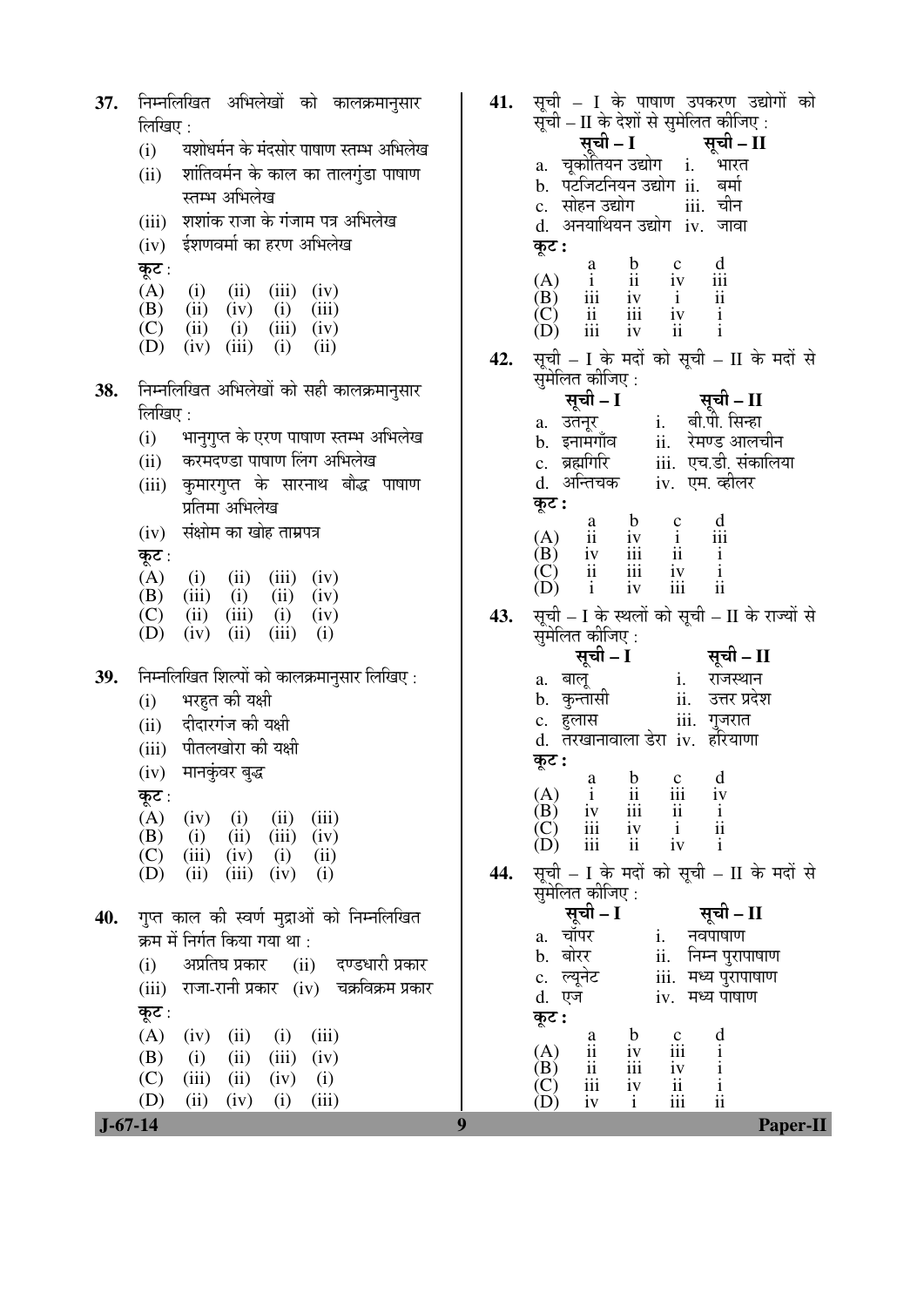| 45. |               | of $List - II$ :    |                         |                 | Match the item of $List - I$ with those    |  |
|-----|---------------|---------------------|-------------------------|-----------------|--------------------------------------------|--|
|     |               | $List - I$          |                         |                 | $List - II$                                |  |
|     | а.            | Sanghol             |                         | i.              | Rajasthan                                  |  |
|     | b.            | Daulatpur           |                         |                 | ii. Uttar Pradesh                          |  |
|     | c.            | Alangirpur          |                         |                 | iii. Punjab                                |  |
|     | d.            | Noh                 |                         |                 | iv. Haryana                                |  |
|     | <b>Codes:</b> |                     |                         |                 |                                            |  |
|     |               | a                   | b                       | $\mathbf{C}$    | d                                          |  |
|     | (A)           |                     | iii iv                  | ii.             | $\mathbf{i}$                               |  |
|     | (B)           | iii                 | $\mathbf{i}$            | $\ddot{\rm ii}$ | iv                                         |  |
|     |               | $(C)$ iv i          |                         | $\mathbf{ii}$   | iii                                        |  |
|     | $(D)$ i       |                     | iii                     | iv              | $\mathbf{ii}$                              |  |
| 46. |               |                     |                         |                 | Match the sites of List $- I$ with the     |  |
|     |               |                     |                         |                 | names of their excavators of $List - II$ : |  |
|     |               | $List-I$            |                         |                 | $List - II$                                |  |
|     | а.            |                     |                         |                 | Hastinapur i. G.R. Sharma                  |  |
|     | b.            | Chopani<br>Mando    |                         |                 | ii. B.B. Lal                               |  |
|     |               | c. Chirand          |                         |                 | iii. H.D. Sankalia                         |  |
|     | d.            |                     |                         |                 | Langhanaz iv. B.P. Sinha                   |  |
|     | <b>Codes:</b> |                     |                         |                 |                                            |  |
|     |               | a                   | b.                      | $\mathbf{c}$    | d                                          |  |
|     | (A)           | ii                  | $\mathbf{i}$            | iv              | iii                                        |  |
|     | (B)           | $\mathbf{i}$        | $\overline{\mathbf{u}}$ | iii             | iv                                         |  |
|     |               | $(C)$ iv            | $\mathbf{i}$            | iii             | ii                                         |  |
|     | (D)           | $\mathbf{ii}$       | iii                     | iv              | i                                          |  |
| 47. |               |                     |                         |                 | Match the items of $List - I$ with those   |  |
|     |               | of $List - II$ :    |                         |                 |                                            |  |
|     |               | $List-I$            |                         |                 | $List - II$                                |  |
|     | a.            | Bakraur             |                         | i.              | Chapra                                     |  |
|     |               | b. Chirand          |                         | ii.             | Jehanabad                                  |  |
|     |               | c. Sonpur           |                         | iii.            | Jamui                                      |  |
|     |               |                     |                         |                 | d. Bhimbandh iv. Gaya                      |  |
|     | <b>Codes:</b> |                     |                         |                 |                                            |  |
|     |               | a                   | $\mathbf b$             | $\mathbf c$     | d                                          |  |
|     | (A)           | $\ddot{\mathbf{i}}$ | iii                     | iv              | $\mathbf{i}$                               |  |
|     | (B)           | iv                  | iii                     | $\mathbf{i}$    | $\ddot{\mathbf{i}}$                        |  |
|     | (C)           | $\mathbf{i}$        | ii                      | iv              | iii                                        |  |
|     | (D)           | iii                 | ii                      | i               | iv                                         |  |

| 45.      | Match the item of $List - I$ with those<br>of $List - II$ :                                                                                                                                                                                                                                                                                                                                                                                                                                                  | 48. | Match the authors of $List - I$ with the<br>books of $List - II$ :                                                                                                                                                                                                                                                                                                                                                                                                                                                                                                                                                                                    |
|----------|--------------------------------------------------------------------------------------------------------------------------------------------------------------------------------------------------------------------------------------------------------------------------------------------------------------------------------------------------------------------------------------------------------------------------------------------------------------------------------------------------------------|-----|-------------------------------------------------------------------------------------------------------------------------------------------------------------------------------------------------------------------------------------------------------------------------------------------------------------------------------------------------------------------------------------------------------------------------------------------------------------------------------------------------------------------------------------------------------------------------------------------------------------------------------------------------------|
|          | $List-I$<br>$List - II$<br>a. Sanghol<br>Rajasthan<br>$\mathbf{i}$ .<br>ii.<br><b>Uttar Pradesh</b><br>b. Daulatpur<br>c. Alangirpur iii. Punjab<br>d. Noh<br>iv. Haryana<br><b>Codes:</b><br>$\mathbf b$<br>d<br>$\mathbf c$<br>a                                                                                                                                                                                                                                                                           |     | $List-I$<br>$List - II$<br>a. A. Ghosh<br>i.<br>Lines on stone<br>b. H.D. Sankalia ii.<br>Environment<br>and Culture<br>iii.<br>c. M.K.<br>The city in early<br>Dhavalikar<br>Historic India<br>d. E. Neumeyer<br>iv. Indian<br>Archaeology<br>Today                                                                                                                                                                                                                                                                                                                                                                                                  |
|          | iii<br>$\mathbf{i}$<br>(A)<br>$\overline{\mathbf{u}}$<br>iv<br>iii<br>ii<br>$\mathbf{i}$<br>(B)<br>iv<br>ii<br>iii<br>$\mathbf{i}$<br>(C)<br>iv<br>$\ddot{\rm n}$<br>iii<br>$\mathbf{i}$<br>(D)<br>iv                                                                                                                                                                                                                                                                                                        |     | <b>Codes:</b><br>d<br>$\mathbf b$<br>$\mathbf c$<br>a<br>ii<br>$\mathbf{i}$<br>(A)<br>iv<br>111<br>$\mathbf{i}$<br>$\mathbf{ii}$<br>iii<br>(B)<br>iv<br>ii<br>$\mathbf{i}$<br>iii<br>(C)<br>iv<br>ii<br>iii<br>iv<br>(D)<br>$\mathbf{i}$                                                                                                                                                                                                                                                                                                                                                                                                              |
| 46.      | Match the sites of List $-$ I with the<br>names of their excavators of $List - II$ :<br>$List-I$<br>$List - II$<br>G.R. Sharma<br>a. Hastinapur i.<br>ii.<br>b. Chopani<br>B.B. Lal<br>Mando<br>c. Chirand<br>iii. H.D. Sankalia<br>d. Langhanaz iv. B.P. Sinha<br><b>Codes:</b><br>$\mathbf b$<br>d<br>$\mathbf c$<br>a<br>ii<br>iii<br>(A)<br>$\mathbf{i}$<br>iv<br>ii<br>$\mathbf{i}$<br>iii<br>(B)<br>iv<br>$\ddot{\rm n}$<br>$\mathbf{i}$<br>iii<br>(C)<br>iv<br>iii<br>ii<br>$\mathbf{i}$<br>(D)<br>iv | 49. | Match the items of $List - I$ with those<br>of $List - II$ :<br>$List - II$<br>$List-I$<br>Eran Stone Pillar<br>a. Aryavarta<br>i.<br>Inscription<br>ii.<br>b. Dattadevi<br>Allahabad Stone<br>Pillar Inscription<br><b>Mandasore Stone</b><br>c. Vishnupade<br>$\overline{111}$ .<br>Inscription of<br>and<br>Visnudhvaja<br>Bandhuvarma<br>iv. Mehrauli Iron<br>d. Daspuram<br>Pillar Inscription<br><b>Codes:</b><br>d<br>$\mathbf b$<br>$\mathbf c$<br>a<br>ii<br>$\mathbf{i}$<br>iii<br>(A)<br>iv<br>$\rm ii$<br>iii<br>$\mathbf{i}$<br>(B)<br>iv<br>ii<br>iii<br>$\mathbf{i}$<br>(C)<br>iv<br>$\mathbf{ii}$<br>iii<br>$\mathbf{i}$<br>(D)<br>iv |
| 47.      | Match the items of $List - I$ with those<br>of $List - II$ :<br>$List-I$<br>$List - II$<br>Bakraur<br>Chapra<br>i.<br>a.<br>ii.<br>b. Chirand<br>Jehanabad<br>Sonpur<br>iii. Jamui<br>c.<br>d. Bhimbandh iv. Gaya<br><b>Codes:</b><br>$\mathbf b$<br>d<br>$\mathbf c$<br>a<br>iii<br>ii<br>(A)<br>iv<br>$\bf{1}$<br>iii<br>$\overline{\mathbf{ii}}$<br>(B)<br>$\mathbf{i}$<br>iv<br>ii<br>$\mathbf{i}$<br>iii<br>(C)<br>iv<br>ii<br>iii<br>(D)<br>$\mathbf{i}$<br>iv                                         | 50. | Match the items of $List - I$ with those<br>of $List - II$ :<br>$List - II$<br>$List-I$<br>Modhera<br>a. Dumar Lena i.<br>Cave<br>b. Bull Capital ii. Bhubaneshwar<br>Pillar<br>c. Sun Temple<br>iii. Ellora<br>of Solanki<br>d. Raja Rani<br>iv. Rampurva<br>Temple<br><b>Codes:</b><br>$\mathbf b$<br>d<br>a<br>c<br>ii<br>$\mathbf{i}$<br>iii<br>iv<br>(A)<br>iii<br>$\mathbf{ii}$<br>(B)<br>iv<br>$\mathbf{i}$<br>$\overline{\mathbf{ii}}$<br>iii<br>(C)<br>iv<br>$\mathbf{i}$<br>iii<br>ii<br>$\mathbf{i}$<br>(D)<br>iv                                                                                                                          |
| Paper-II |                                                                                                                                                                                                                                                                                                                                                                                                                                                                                                              | 10  | $J - 67 - 14$                                                                                                                                                                                                                                                                                                                                                                                                                                                                                                                                                                                                                                         |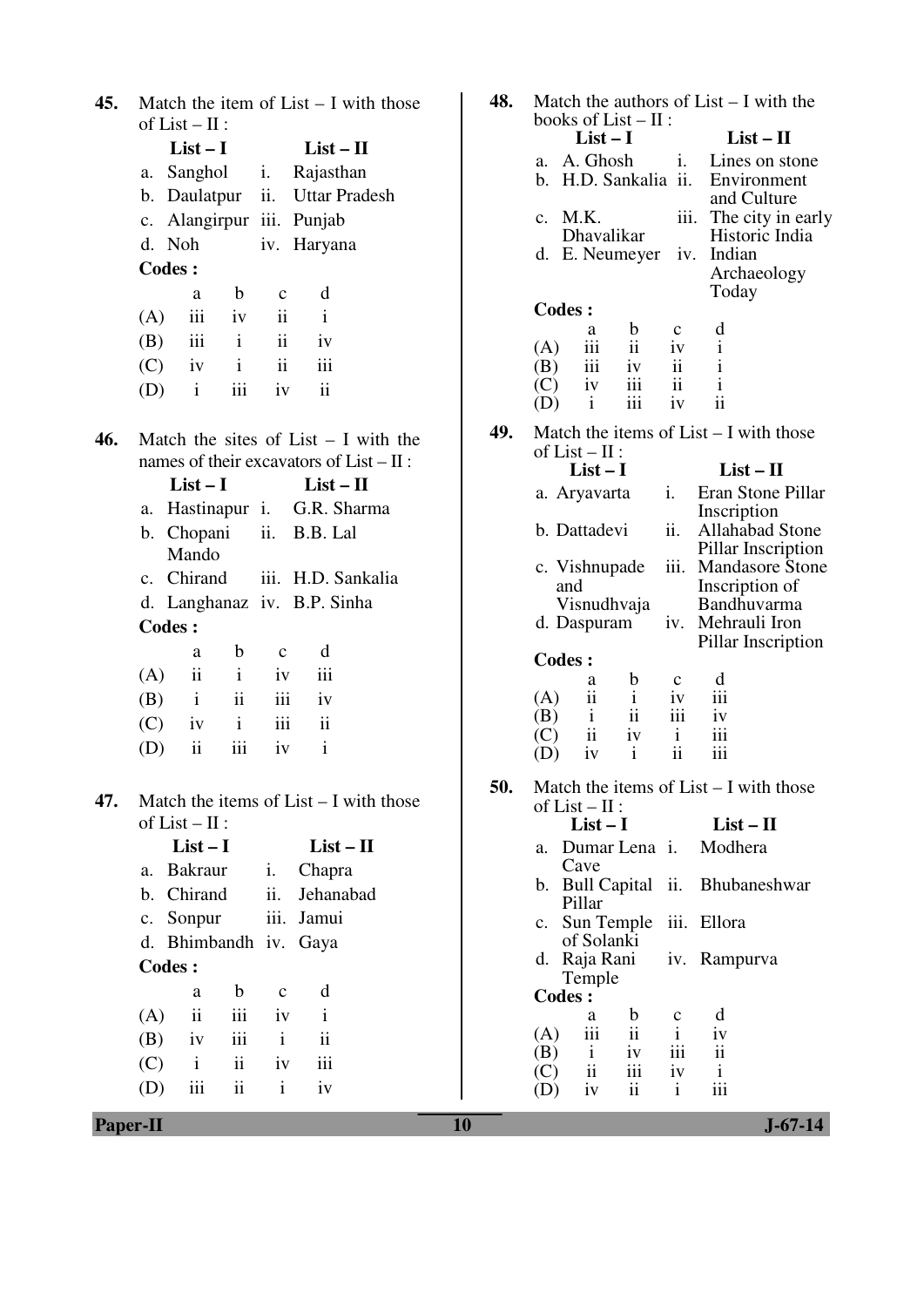सूची - I के मदों को सूची - II के मदों से सूची - I के लेखकों को सूची - II के पुस्तकों 45. 48. सुमेलित कीजिए : से सुमेलित कीजिए : सची – I सूची – I सूची – II सर्ची – II a. ए. घोष  $\mathbf{i}$ . लाइन्स ऑन स्टोन a. संघोल  $\mathbf{i}$ . राजस्थान ii. इन्वायरमेन्ट एण्ड कल्चर b. एच.डी. उत्तर प्रदेश b. दौलतपुर  $ii.$ संकालिया c. आलमगीरपुर iii. पंजाब iii. दि सिटी इन अर्ली c. एम.के. d. नोह iv. हरियाणा हिस्टोरिक इंडिया धावलिकर कूट : d. इ. न्यूमेयर iv. इंडियन आर्कियोलॉजी टुडे  $\mathbf b$  $\mathbf{c}$ d a कुट :  $(A)$ iii iv  $\mathbf{ii}$  $\mathbf{i}$  $\frac{c}{iv}$  $\frac{a}{111}$  $\mathbf b$  $\mathbf d$  $(A)$ (B)  $\mathbf{ii}$ iii  $\mathbf{i}$  $iv$  $\mathbf{ii}$  $\mathbf{i}$  $\mathbf{i}$ (B) iii  $iv$  $\overline{\mathbf{u}}$  $\mathbf{i}$  $(C)$  $iv$  $\mathbf{ii}$ iii  $(C)$ iv iii  $\overline{\mathbf{u}}$  $\mathbf{i}$  $(D)$  $\mathbf{i}$ iii iv  $\ddot{\rm ii}$  $\overrightarrow{D}$  $\mathbf{i}$  $iv$  $\mathbf{ii}$ iii सूची - I के मदों को सूची - II के मदों से सूची - I के स्थलों को सूची - II के उनके 49. 46. समेलित कीजिए : उत्खननकर्ताओं से सुमेलित कीजिए : सूची – II सूची – I सूची – I सूची – II a. आर्यावर्त्त i. एरण पाषाण स्तम्भ a. हस्तिनापुर जी आर. शर्मा  $\mathbf{i}$ . अभिलेख b. चोपनी-माण्डो ii. बी.बी.लाल b. दत्तादेवी ii. इलाहाबाद पाषाण c. चिरांद iii. एच.डी. संकालिया स्तम्भ अभिलेख iv. बी.पी. सिन्हा d. लांघनाज c. विष्णुपदे एवं iii. बन्धुवर्मा के मन्दसोर कुट : विष्णुध्वज पाषाण अभिलेख  $\mathbf b$ d a  $\mathbf{c}$ iv. मेहरौली लौह स्तम्भ d. दसपूर  $(A)$  $\mathbf{i}$  $iv$ iii  $\mathbf{ii}$ अभिलेख (B)  $\mathbf{i}$  $\mathbf{ii}$ iii  $iv$ कूट :  $(C)$ iv  $\mathbf{i}$ iii  $\mathbf{ii}$  $\mathbf b$  $\mathbf{c}$ d a  $(A)$  $iv$ iii  $\mathbf{ii}$  $\mathbf{i}$ (D) iii iv  $\mathbf{i}$  $\mathbf{ii}$ (B)  $\mathbf{i}$  $\mathbf{ii}$ iii  $iv$ ίC)  $\mathbf{ii}$  $\mathbf{i}$ iii  $iv$ सूची - I के मदों को सूची - II के मदों से 47.  $(D)$  $\mathbf{ii}$ iv  $\mathbf{i}$ iii सुमेलित कीजिए : सूची - I के मदों को सूची - II के मदों से 50. सूची – I सूची – II सुमेलित कीजिए : a. बकरौर  $\mathbf{i}$ . छपरा सूची - I सूची – II b. चिरांद ii. जहानाबाद a. इमरलेन गुफा मोढ़ेरा i. c. सोनपुर iii. जमुई b. वृषभ शीर्ष स्तम्भ ii. भवनेश्वर d. भीमबंध iv. गया c. सोलंकी के सूर्य मंदिर iii. एलोरा कूट : d. राजा रानी मंदिर iv. रामपुरवा  $\rm d$  $\mathbf b$  $\mathbf c$  ${\bf a}$ कुट :  $(A)$  $iv$  $\mathbf{ii}$ iii  $\mathbf{i}$  $\begin{matrix} c \\ i \end{matrix}$ d  $\mathbf b$  $\mathbf{a}$  $(A)$ iv iii  $\overline{\mathbf{1}}$  $\mathbf{i}$  $(B)$  $\mathbf{ii}$  $iv$ iii (B) iii  $\mathbf{i}$  $iv$  $\overline{11}$  $(C)$  $\mathbf{i}$  $\mathbf{ii}$  $iv$ iii  $\overline{C}$  $\mathbf{ii}$ iii iv  $\mathbf{i}$  $\mathbf{i}$  $(D)$ (D) iii  $\mathbf{ii}$  $iv$ iv  $\mathbf{i}$ iii  $\overline{11}$ 

11

**Paper-II**